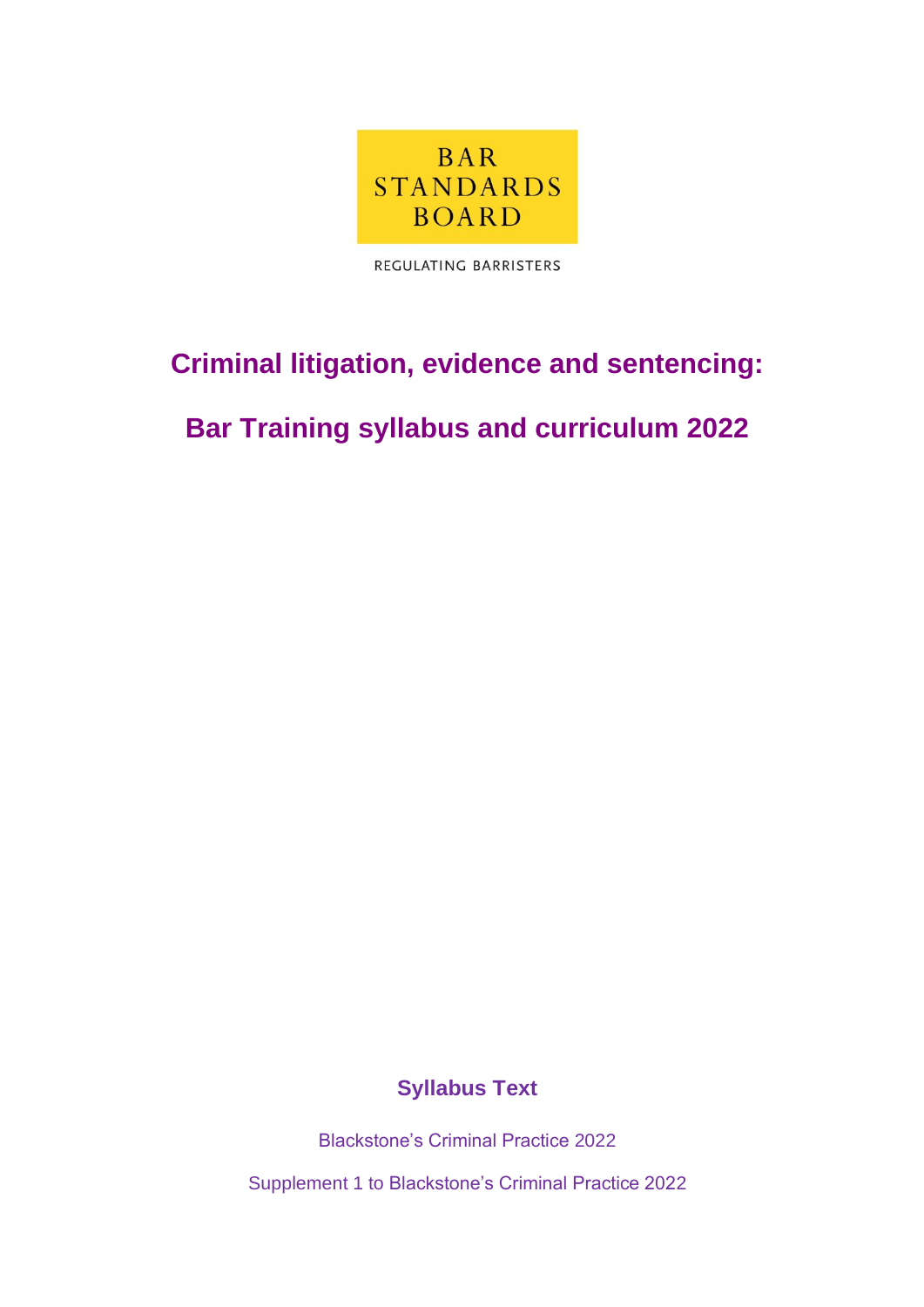NB Click on the section title in the contents below to be taken to that section.

### **Contents**

# Page

| Required Content for the Centrally Set Assessment in Criminal Litigation 20224 |                                                                                                |  |
|--------------------------------------------------------------------------------|------------------------------------------------------------------------------------------------|--|
| 1.                                                                             |                                                                                                |  |
| 2.                                                                             |                                                                                                |  |
| 3.                                                                             |                                                                                                |  |
| 4.                                                                             | Procedure in the magistrates' courts, allocation for trial, and sending to the Crown Court for |  |
| 5.                                                                             |                                                                                                |  |
| 6.                                                                             |                                                                                                |  |
| 7.                                                                             |                                                                                                |  |
| 8.                                                                             |                                                                                                |  |
| 9.                                                                             |                                                                                                |  |
|                                                                                |                                                                                                |  |
|                                                                                |                                                                                                |  |
|                                                                                |                                                                                                |  |
|                                                                                |                                                                                                |  |
|                                                                                |                                                                                                |  |
|                                                                                |                                                                                                |  |
|                                                                                |                                                                                                |  |
|                                                                                |                                                                                                |  |
|                                                                                |                                                                                                |  |
|                                                                                |                                                                                                |  |
|                                                                                |                                                                                                |  |
|                                                                                |                                                                                                |  |
|                                                                                |                                                                                                |  |
|                                                                                |                                                                                                |  |
| 24.                                                                            |                                                                                                |  |
| 25.                                                                            |                                                                                                |  |
|                                                                                |                                                                                                |  |
|                                                                                | 27. Appeals from the magistrates' courts and from the Crown Court in its appellate capacity34  |  |
|                                                                                |                                                                                                |  |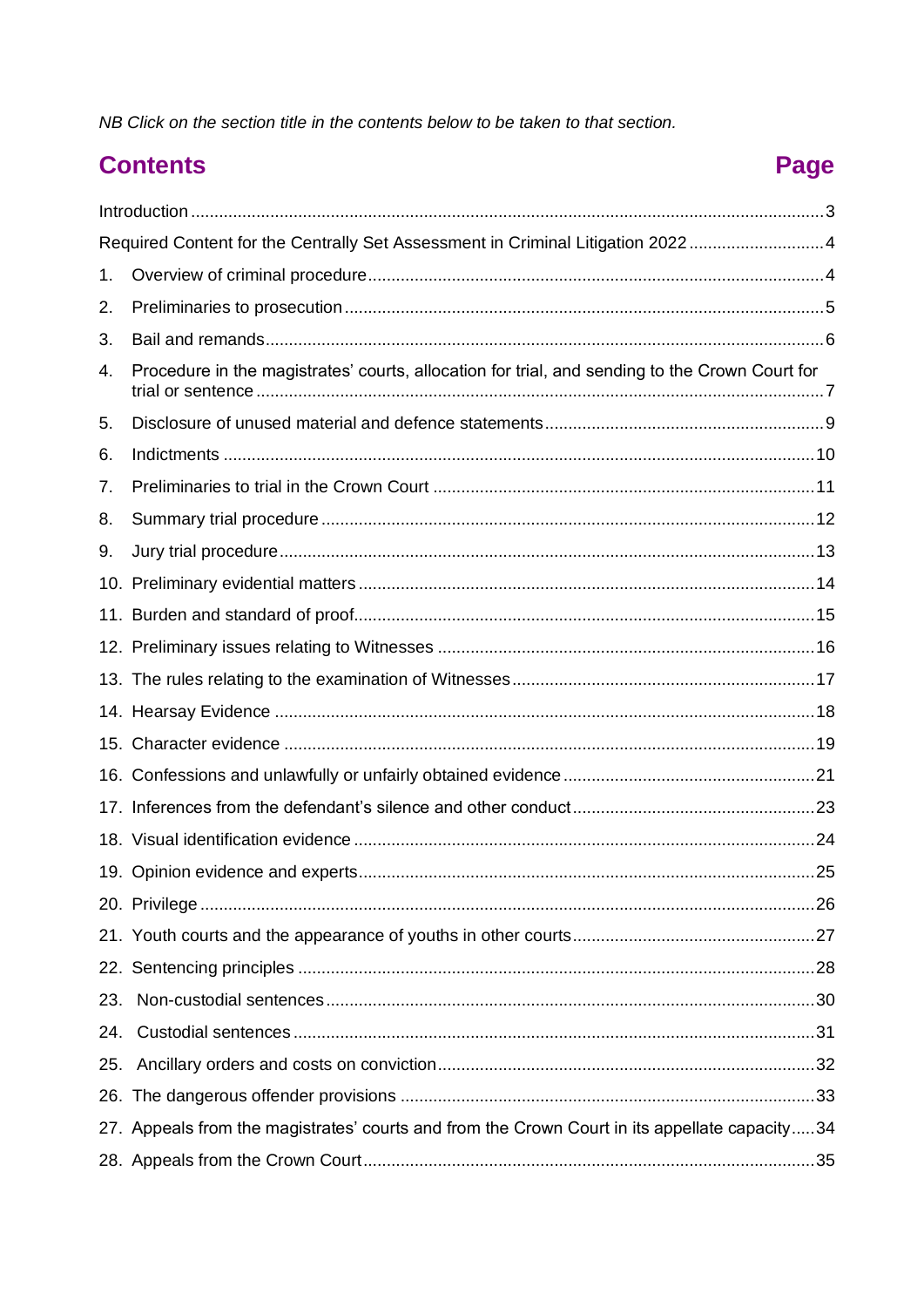### <span id="page-2-0"></span>**Introduction**

The syllabus and curriculum for the centrally set assessments in Criminal Litigation is based on the principle that the Criminal Litigation course should prepare students for pupillage and the early years of practice at the Criminal Bar, and that the syllabus and curriculum should focus upon the fundamental principles, key rules and core elements of criminal litigation.

This updated version of the syllabus applies to all centrally set assessments taking place in the calendar year 2022. The updated syllabus is based on Blackstone's Criminal Practice 2022, including Supplement 1.

Marc Howe, Oxford Brookes University Tim Godfrey, Westminster Magistrates' Court December 2021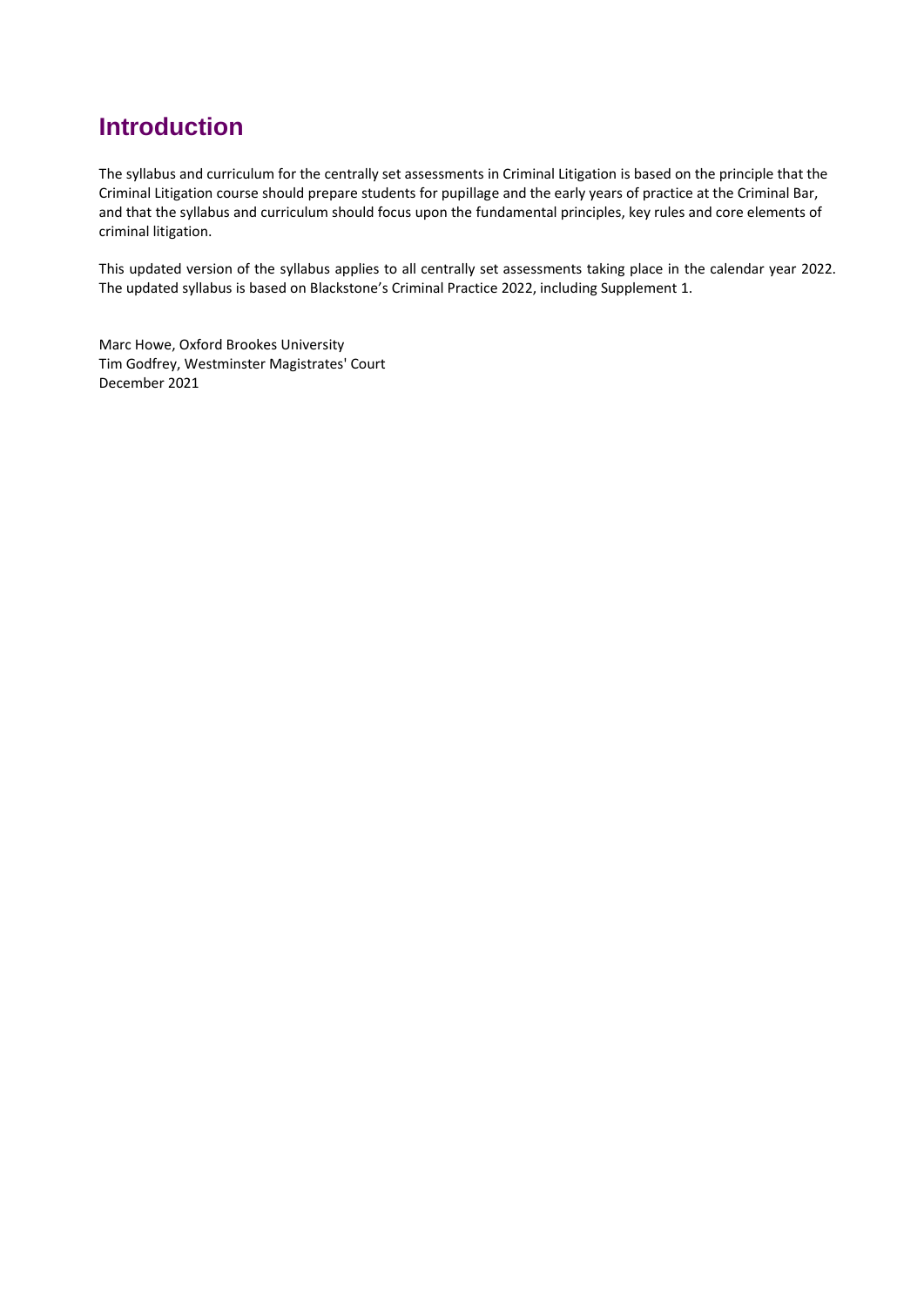<span id="page-3-0"></span>Required Content for the Centrally Set Assessment in Criminal Litigation 2022

### <span id="page-3-1"></span>**1. Overview of criminal procedure**

- 1. The classification of offences (indictable, either-way and summary)
- 2. The structure of the criminal courts in England and Wales
- 3. The funding of criminal cases
- 4. The importance and application of the Criminal Procedure Rules, in particular the overriding objective and the case management functions of the court
- 1. Explanatory material which will not be assessed on the classification of offences will consist of definition of the classes of offences and determining the class of an offence. The relevant material is addressed in paragraphs D6.1-6.4 of Blackstone's Criminal Practice 2022.
- 2. Explanatory material which will not be assessed on the structure of the criminal courts in England and Wales will consist of the creation and status of the Crown Court, judges in the Crown Court, role of the justices in the Crown Court, trial on indictment, appeals to the Crown Court, committal for sentence to the Crown Court, summary offences in the Crown Court, bail in the Crown Court, magistrates' courts, magistrates and district judges in the magistrates' courts, jurisdiction of magistrates' courts, statutory bases of the jurisdiction of the Court of Appeal (Criminal Division) and appeals to the Supreme Court from the Court of Appeal (Criminal Division). The relevant material is addressed in paragraphs D3.1, D3.2, D3.4, the first sub-paragraph of D3.10, D3.13-3.17, D3.19, D3.23, D26.1 and D30.3-30.4 of Blackstone's Criminal Practice 2022.
- 3. Explanatory material which will not be assessed on funding of criminal cases will consist of public funding and applying for a representation order in a magistrates' court and the Crown Court. The relevant material is addressed in paragraphs D32.1, D32.6 and the first three sub-paragraphs (up to "It was wrong to apply hindsight.") of D32.7 of Blackstone's Criminal Practice 2022.
- 4. Explanatory material which will not be assessed on the importance and application of the Criminal Procedure Rules, the overriding objective and the case management functions of the court will consist of the overriding objective, case management, the rationale of case management, the court's role in case management, balancing efficiency and fairness, the duties of the parties in case management, case progression officers, practical case management and consequences of failure to comply with rules, directions and time limits. The relevant material is addressed in paragraphs D4.3, D4.7-4.8, the first sub-paragraph of D4.9, D4.10, D4.11 (other than the provisions relating to the Coronavirus Act 2020), D4.13 and D4.14-4.16 of Blackstone's Criminal Practice 2022. Explanatory material which will not be assessed will also consist of the content of the following provisions of the Criminal Procedure Rules: CrimPR rules 1.1-1.3 (the overriding objective) and rules 3.2-3.3, 3.5, 3.8 and 3.13 (case management).

#### *Note*

For the purposes of the assessment students will be required to know the classification of the following offences: theft, robbery, burglary, fraud, sexual assault, rape, common assault, ABH, GBH/wounding contrary to sections 18 and 20 OAPA 1861, criminal damage and possession, possession with intent and supply of Class A and B drugs.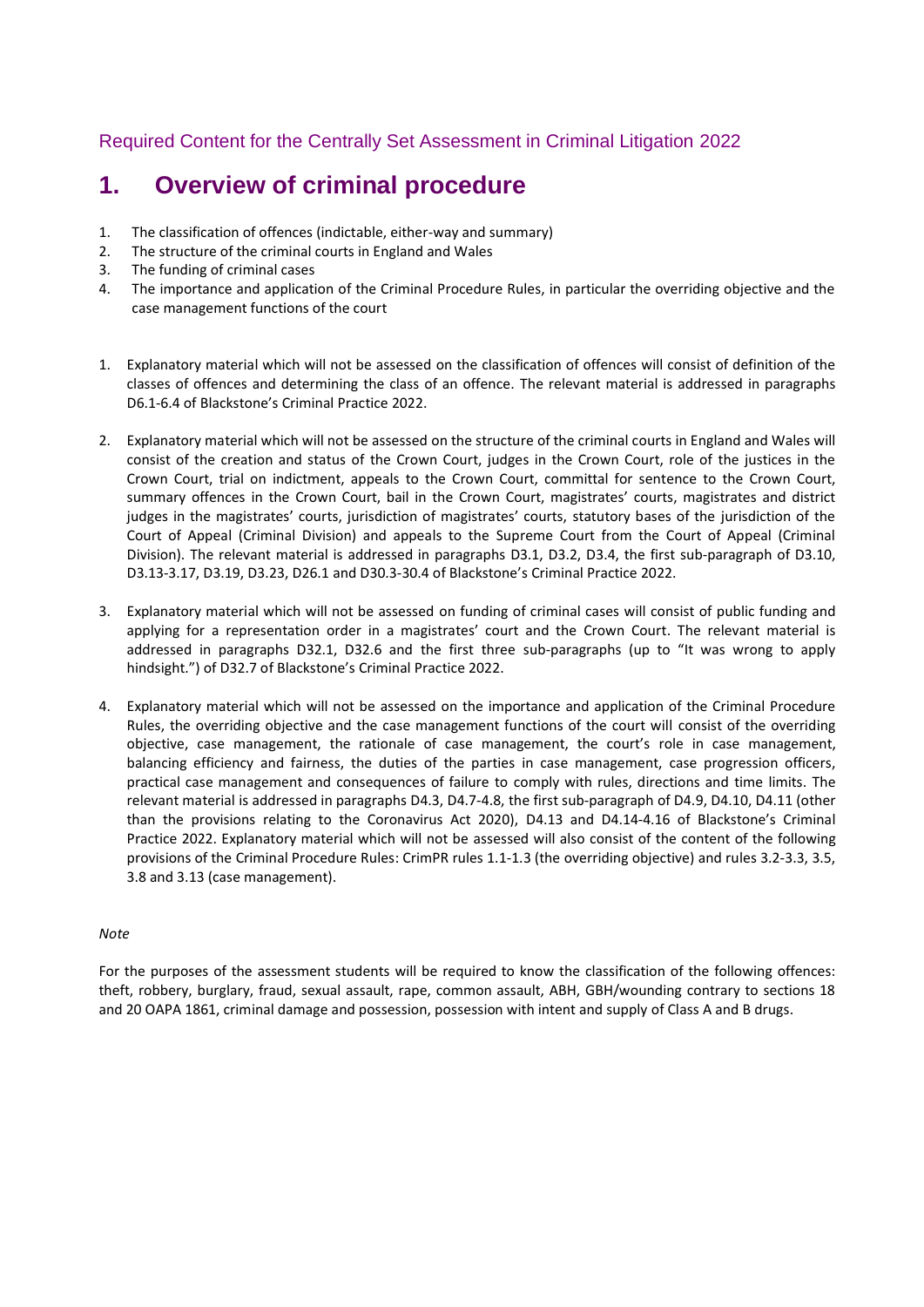### <span id="page-4-0"></span>**2. Preliminaries to prosecution**

- 1. The Codes of Practice issued under the Police and Criminal Evidence Act 1984 (PACE) and their importance to criminal investigations
- 2. The provisions of Code C.10 (cautions and special warnings) and Code C.11 (interviews)
- 3. The main powers of arrest and the detention and treatment of suspects
- 4. The role of the Crown Prosecution Service and other prosecutors
- 5. The different methods of commencing criminal proceedings and time limits
- 1. Examinable material on the PACE Codes of Practice and their importance to criminal investigations will consist of general consideration of police powers in the investigation of crime. The relevant material is addressed in the first and last sub-paragraphs of paragraph D1.1 of Blackstone's Criminal Practice 2022.
- 2. Examinable material on Code C.10 and Code C.11 will consist of interrogation of suspects, interviews generally, definition of interview, where an interview may be conducted, cautions and special warnings, information about legal advice, significant statement or silence, conduct of the interview, when interviews should cease, trecording of interviews, special categories of persons, and intoxicated persons. The relevant material is addressed in paragraphs D1.81-D1.92 of Blackstone's Criminal Practice 2022.
- 3. Examinable material on the main powers of arrest and the detention and treatment of suspects will consist of reasonable suspicion, the use of force (including the use of handcuffs), powers of arrest, legal characteristics of arrest, communication of fact of and grounds for arrest, action following arrest, police powers of arrest without warrant, arrest for breach of the peace, arrest under warrants issued by magistrates' courts and the Crown Court, detention and treatment of suspects, the applicability of PACE and Codes of Practice to the detention and treatment of suspects, the custody officer, custody records, notification of arrest, right of access to a solicitor, detention and treatment of children and young people and mentally disordered or vulnerable persons (including appropriate adults) and detention time limits. The relevant material is addressed in paragraphs D1.4, D1.7, D1.8, D1.14-1.18, D1.20, the first sub-paragraph of D1.21, D1.22-1.23, D1.33, D1.35-1.36, D1.40, D1.44- 1.45, D1.52, D1.55 and D1.63-1.68 of Blackstone's Criminal Practice 2022.
- 4. Examinable material on the role of the Crown Prosecution Service and other prosecutors will consist of the Director of Public Prosecutions, the Crown Prosecution Service, and Crown Prosecutors. The relevant material is addressed in paragraphs D3.44, D3.46, D3.49 and D3.50 of Blackstone's Criminal Practice 2022.
- 5. Examinable material on different methods of commencing criminal proceedings and time limits will consist of the procedure for starting a prosecution and securing the presence of the accused before a magistrates' court, the written charge and requisition procedure, applying for the issue of a summons, the summons, content of the written charge or application for a summons, and the time limit for starting proceedings for summary offences. The relevant material is addressed in paragraphs D5.2, D5.4, D5.7 (first two sub-paragraphs), D5.10, D5.14, D21.17 and D21.18 of Blackstone's Criminal Practice 2022.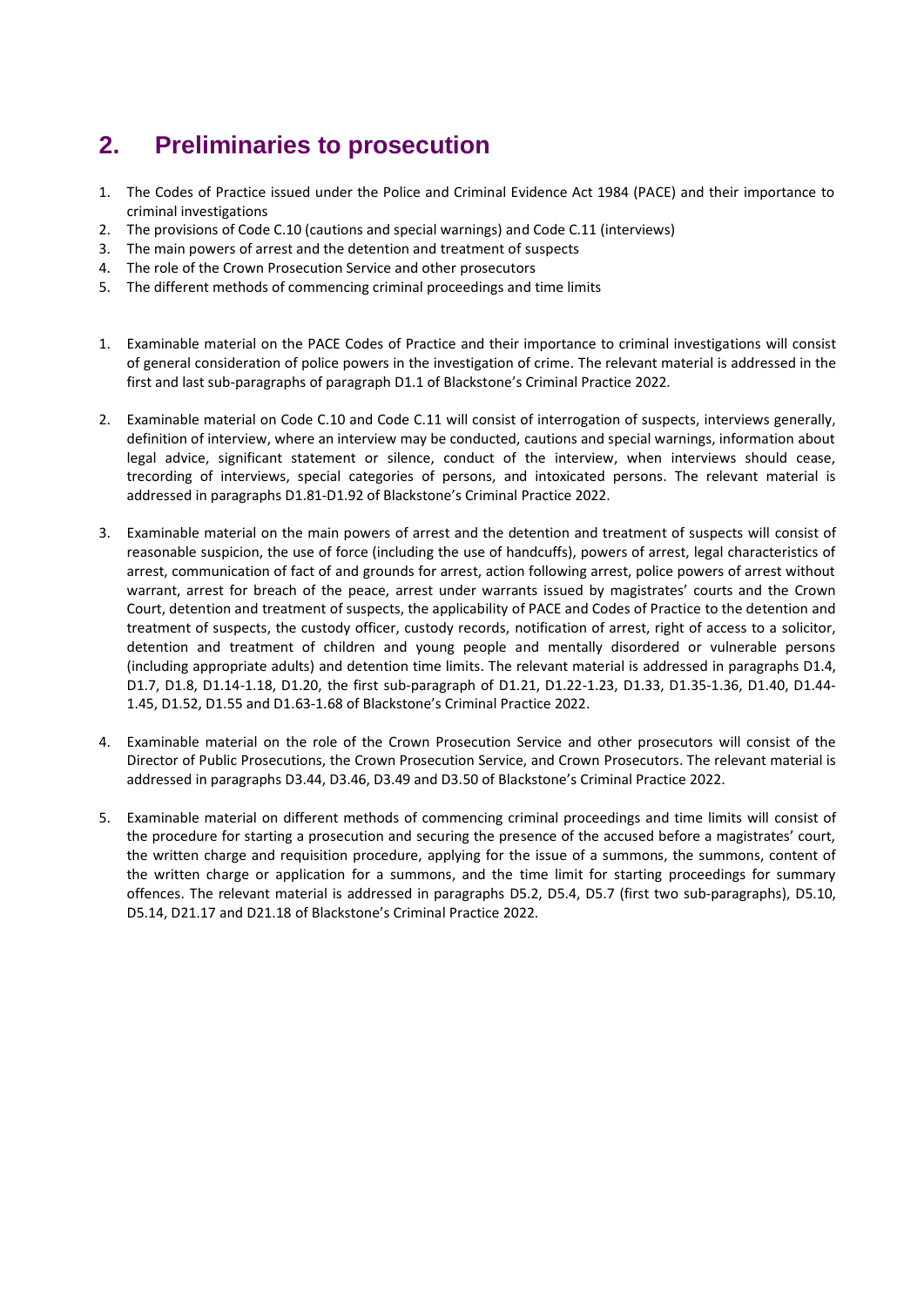### <span id="page-5-0"></span>**3. Bail and remands**

- 1. adjournments and remands on bail and in custody
- 2. time limits applicable to remands in custody and applications for their extension (detailed knowledge of specific time limits not required)
- 3. the presumption in favour of bail and the occasions when it does not apply; the statutory grounds for withholding bail, and the matters that have to be considered by the court
- 4. bail conditions that can be applied and under what circumstances
- 5. the procedure for making a bail application, the practice and procedure on further application to the Crown Court following a decision to refuse bail in the magistrates' court
- 6. grounds upon which the prosecution can appeal to the Crown Court against a decision to grant bail
- 7. dealing with defendants who have failed to surrender to bail or breached their bail conditions
- 1. Examinable material on adjournments and remands on bail and in custody will consist of the power to adjourn, challenging decisions on adjournments, and remanding the accused on adjournments. The relevant material is addressed in paragraphs D5.22, D5.27 and D5.29-5.30 of Blackstone's Criminal Practice 2022.
- 2. Examinable material on custody time limits will consist of periods of remand in custody, further remands, remand on bail, custody time limits, periods applicable, effect of expiry of custody time limit, and the procedure for seeking an extension of time limits. The relevant material is addressed in the first sub-paragraph of D5.31 (the general 8 clear days rule only); the first sub-paragraph of D5.32, D5.36, D15.7, D15.8-15.9, D15.18 and D15.33 of Blackstone's Criminal Practice 2022.
- 3. Examinable material on the presumption in favour of bail, the occasions when it does not apply, the statutory grounds for withholding bail, and matters that have to be considered by the court will consist of the court's power to grant bail, bail by magistrates' courts, bail by the Crown Court, bail jurisdiction in murder cases, the presumption in favour of bail, exceptions to the presumption in favour of bail, no bail for homicide or rape if previous conviction, bail for an accused charged with murder, refusing bail to an accused charged with an imprisonable offence, the risk of absconding, further offences or interference with witnesses, other grounds for withholding bail, and refusing bail to an accused charged with summary and non-imprisonable offences. The relevant material is addressed in paragraphs D7.1-7.4, D7.6-7.7, the first sub-paragraph of D7.8, D7.11, D7.12- 7.14, D.7.16-7.23; D7.24-7.31, D7.35-7.36 and D7.37 of Blackstone's Criminal Practice 2022.
- 4. Examinable material on bail conditions will consist of the duty to surrender to custody, conditions that may be imposed by the court, electronic monitoring, sureties, deposit of security, applications to vary the conditions of bail, and breach of bail conditions. The relevant material is addressed in paragraphs D7.45-7.49, D7.51, D7.55, D7.60, D7.65-7.66 of Blackstone's Criminal Practice 2022.
- 5. Examinable material on bail procedure will consist of procedure for bail applications in magistrates' courts, the right to make repeated argued bail applications, certificates of full argument, procedure for bail applications in the Crown Court, notice of appeal, the hearing, and repeated bail applications in the Crown Court. The relevant material is addressed in paragraphs D7.67 (except the first sub-paragraph), D7.68, the first sub-paragraph of D7.70, D7.78, D7.80, D7.83-7.84 and D7.86 of Blackstone's Criminal Practice 2022.
- 6. Examinable material on prosecution appeals against the grant of bail will consist of the prosecution right of appeal against a decision to grant bail and procedure. The relevant material is addressed in paragraphs D7.92- 7.93 of Blackstone's Criminal Practice 2022.
- 7. Examinable material on failure to surrender to bail or breach of bail conditions will consist of failure to comply with bail, powers of the court when a bailed accused fails to appear, breach of bail conditions, and failure to surrender. The relevant material is addressed in paragraphs D7.97-7.98, D7.102, D7.103, D7.104, D7.105, D7.108, D7.110-7.111 and D7.113 of Blackstone's Criminal Practice 2022.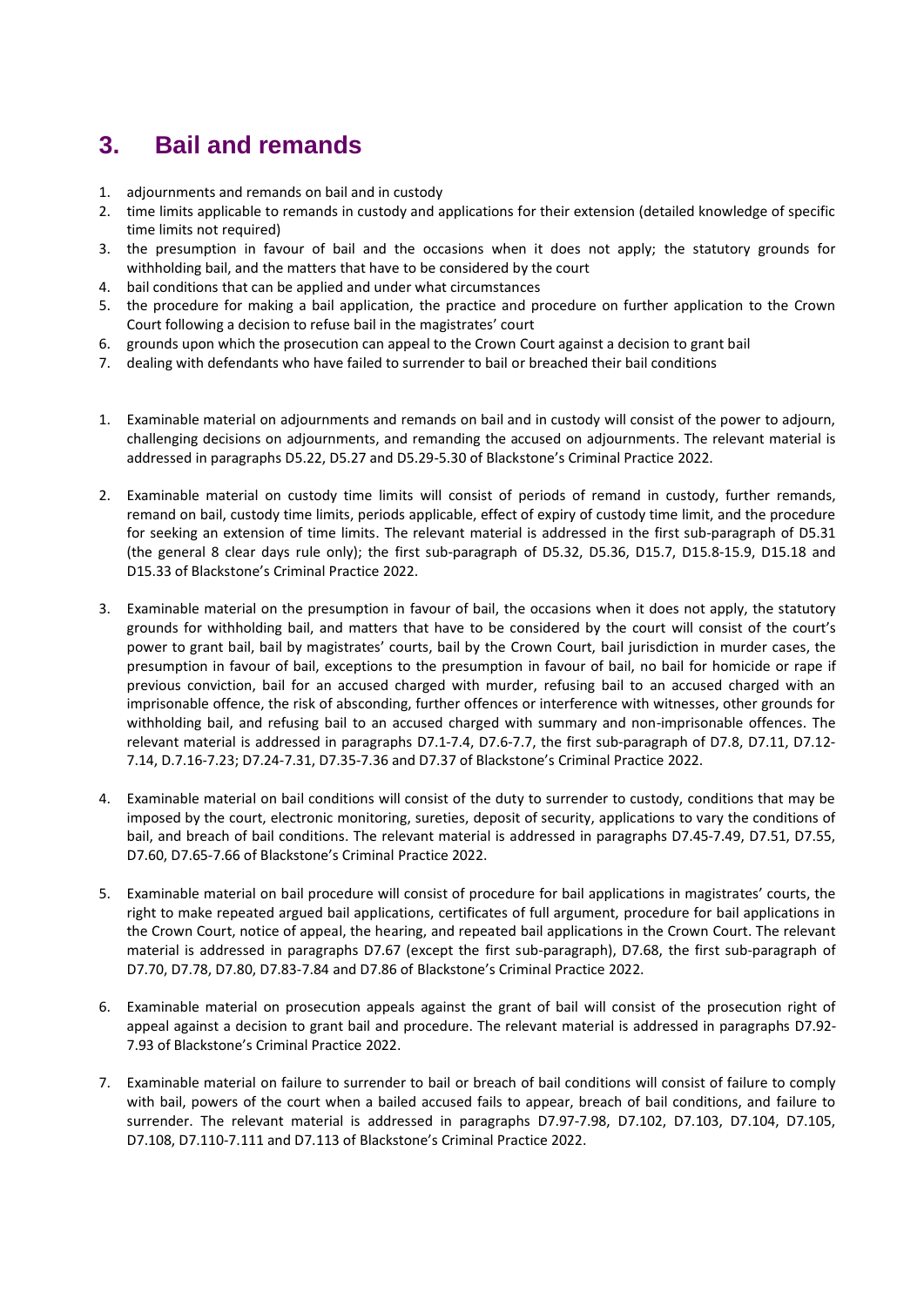### <span id="page-6-0"></span>**4. Procedure in the magistrates' courts, allocation for trial, and sending to the Crown Court for trial or sentence**

- 1. the rules relating to the provision of initial details of the prosecution case
- 2. preliminary hearings and entering a plea in the magistrates' court, including ambiguous pleas
- 3. the factors the defendant should be aware of in deciding whether to elect Crown Court trial
- 4. determining allocation (mode of trial) including the special rules for criminal damage and low value shoplifting cases
- 5. committal for sentence
- 6. sending indictable offences to the Crown Court
- 7. the sending of linked summary only offences and the procedure for dealing with them in the Crown Court
- 1. Examinable material on rules relating to the provision of initial details of the prosecution case will consist of knowledge of Crim PR Part 8 (initial details of the prosecution case), including the time when initial details of the prosecution case must usually be provided together with the options open to the parties and the court in the event of failure to comply by the prosecution. The relevant material is addressed in paragraphs D5.20-5.21 of Blackstone's Criminal Practice 2022.
- 2. Examinable material on preliminary hearings, entering pleas in the magistrates' courts and ambiguous pleas will consist of pre-trial hearings by television link, proceeding to sentence, pre-trial hearings, preparation for trial hearings, pre-trial rulings, essential case management: applying the criminal procedure rules, and ambiguous pleas. The relevant material is addressed in paragraphs D5.38 (first sub-paragraph only), D5.41, D21.33-21.35, D21.40 and D12.99 (which considers ambiguous pleas on indictment) of Blackstone's Criminal Practice 2022.
- 3. Examinable material on factors the defendant should be aware of in deciding whether to elect Crown Court trial will consist of the respective sentencing powers of the Crown Court and magistrates' courts, submissions and rulings on the admissibility of evidence in the Crown Court and magistrates' courts, disclosure of prosecution witness statements in Crown Court and magistrates' courts, the differing defence disclosure obligations in the Crown Court and magistrates' courts, and the fact that reasoned decisions for conviction are required in a summary trial. The relevant material is addressed in paragraphs D6.18, D9.30, D9.38 and D22.70 of Blackstone's Criminal Practice 2022.
- 4. Examinable material on determining allocation (mode of trial) will consist of determination of mode of trial, plea before venue, allocation, rules relating to the presence of the accused, legitimate expectations as to sentence, the binding effect of indication of sentence, indication of not guilty plea: the magistrates' decision whether to accept jurisdiction, prosecution influence on the allocation decision, the special procedure for criminal damage charges, rules relating to two or more criminal damage charges, and the special provision for low value shoplifting. The relevant material is addressed in paragraphs D6.6-6.9, D23.35, D6.12-6.17, D6.20-6.25 and D6.27 of Blackstone's Criminal Practice 2022.
- 5. Examinable material on committals for sentence will consist of powers to commit for sentence and be limited to the fact that there are different provisions relating to different circumstances. The relevant material is addressed in paragraphs D23.30, D23.42 and the first sub-paragraph of D23.55 of Blackstone's Criminal Practice 2022.
- 6. Examinable material on sending indictable offences to the Crown Court will consist of court of first appearance, sending cases to the Crown Court under section 51 of the Crime and Disorder Act 1998 (including either way offences, related either-way and summary offences, the situation where there are co-accused, subsidiary matters and presence of the accused). The relevant material is addressed in paragraphs D10.1 and D10.4-10.12 of Blackstone's Criminal Practice 2022.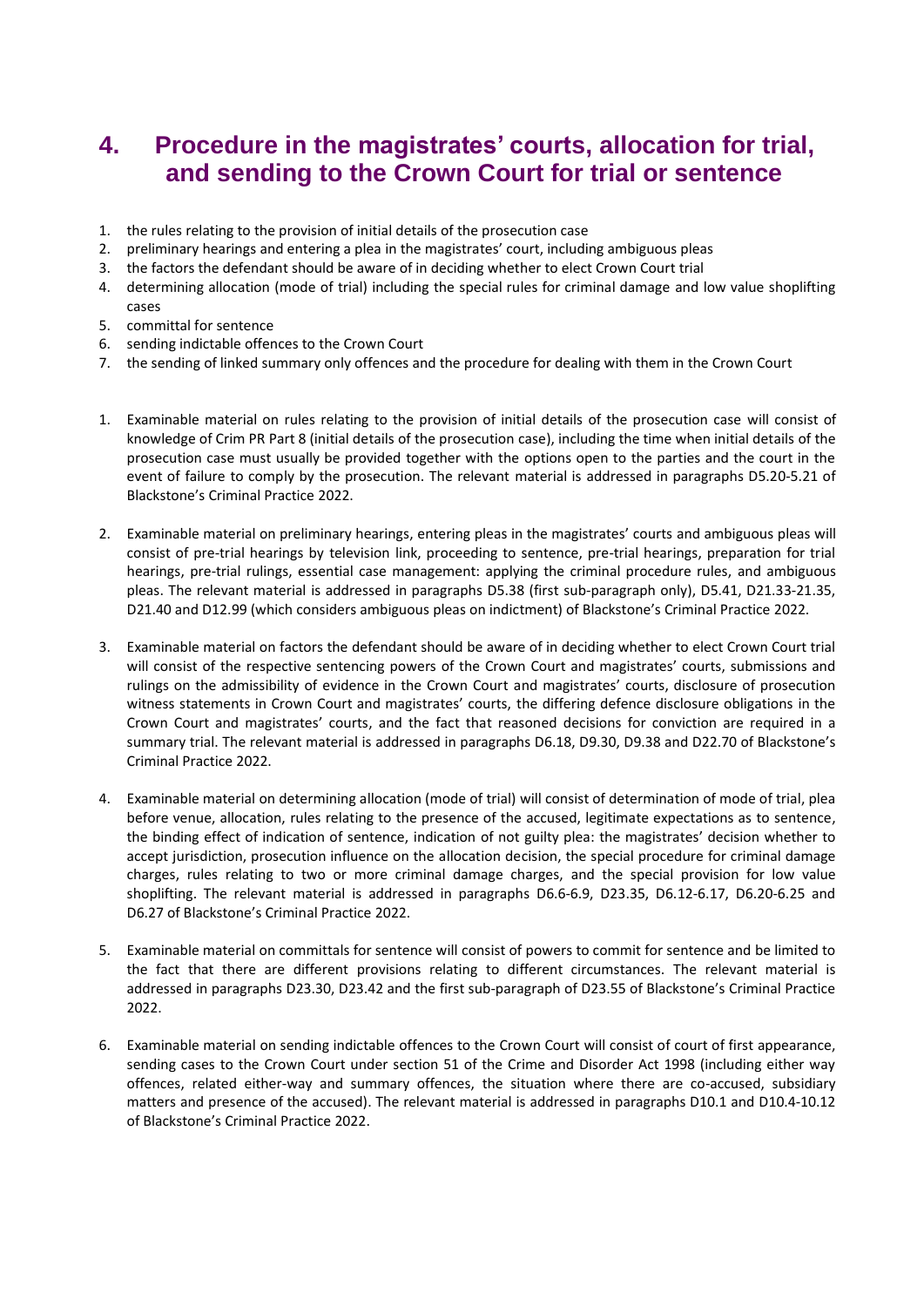7. Examinable material on sending linked summary offences and dealing with them in the Crown Court will consist of the relevant statutory provisions. The relevant material is addressed in paragraphs D6.38, D11.17 and D11.19 of Blackstone's Criminal Practice 2022.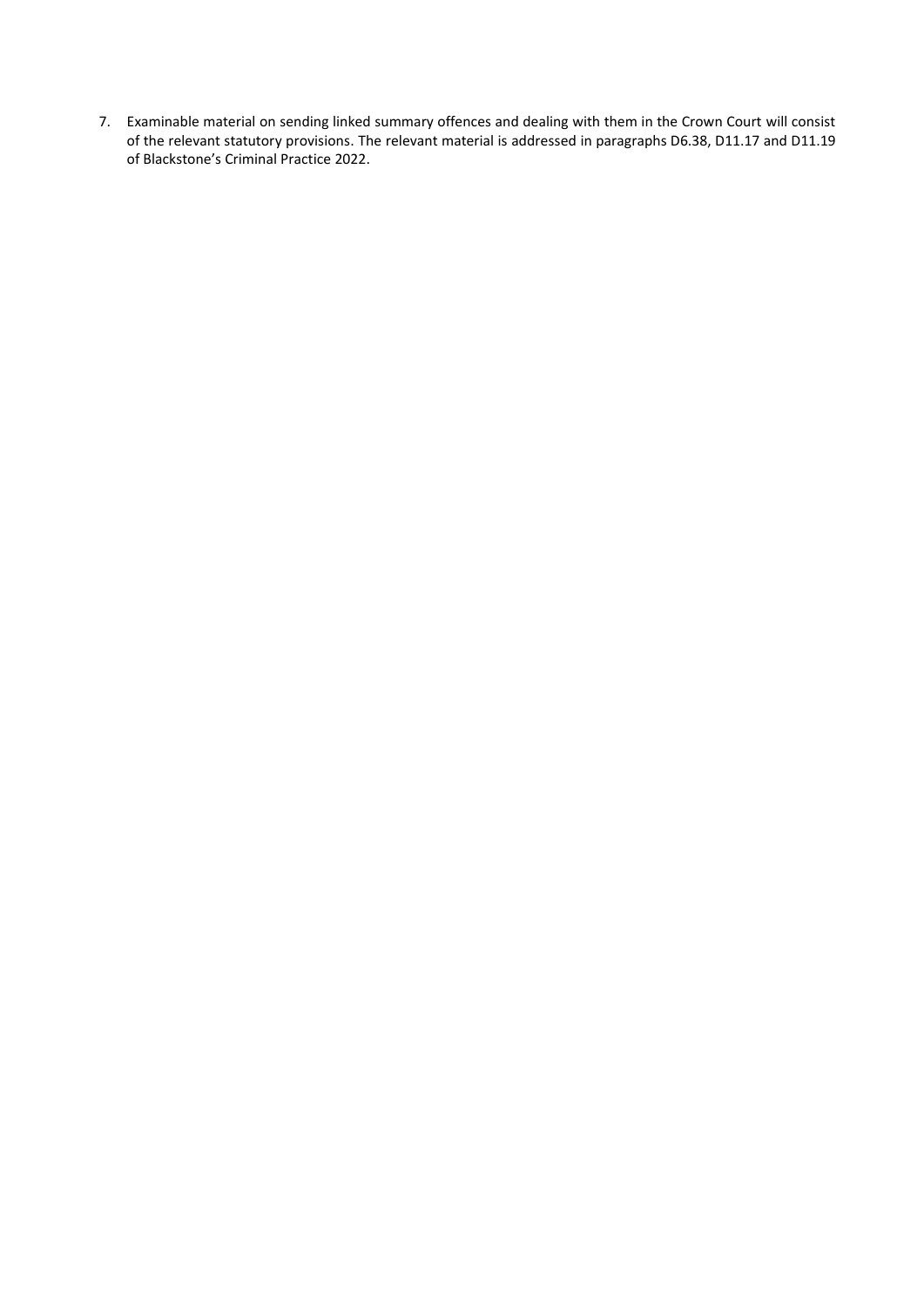### <span id="page-8-0"></span>**5. Disclosure of unused material and defence statements**

- 1. investigator's duty to retain unused material (detailed knowledge not required), prosecutor's duty of disclosure and the test for determining whether unused material should be disclosed by the prosecution
- 2. time limits for prosecution disclosure, applications to compel prosecution to disclose and the continuing duty to review
- 3. defence duties of disclosure, defence statements and consequences of defence disclosure failures
- 4. public interest immunity and third party disclosure
- 1. Examinable material on the investigators' duty to retain unused material, the prosecutor's duty of disclosure and the test for determining whether unused material should be disclosed by the prosecution will consist of the statutory regime and the common law, commencement dates, the investigation stage, responsibilities of investigators and disclosure officers, the duty to record and retain material, the duty to reveal material to the prosecutor, responsibilities of the prosecutor to review material, pre-charge engagement, disclosure postcharge but prior to statutory obligation, the statutory test for initial disclosure, service of schedules and the nature of the prosecution's obligations in summary trials. The relevant material is addressed in paragraph D9.2, the first sub-paragraph of D9.4, D9.6, D9.8, the first five sub-paragraphs of D9.10 (up to 'para. 5.6'), D9.12-9.17 and D9.19-9.23 of Blackstone's Criminal Practice 2022.
- 2. Examinable material on time limits for prosecution disclosure, applications to compel the prosecution to disclose and the continuing duty to review will consist of time limits for disclosure, continuing duty to review, and defence applications for disclosure from the prosecution. The relevant material is addressed in paragraphs D9.24-9.28 of Blackstone's Criminal Practice 2022.
- 3. Examinable material on defence duties of disclosure, defence statements, and consequences of defence disclosure failures will consist of the defence statement, alibi, notification of details of defence witnesses, defence statements in cases tried summarily, time limits regarding defence statements in cases tried in the Crown Court, and sanctions for failure in providing defence materials. The relevant material is addressed in paragraphs D9.30, D9.31, D9.34, D9.35, D9.38, D9.39 and D9.41-9.44 of Blackstone's Criminal Practice 2022.
- 4. Examinable material on public interest immunity and third party disclosure will consist of public interest immunity, practice and procedure of investigators, obligations of prosecutors, and pre-trial disclosure of third party material. The relevant material is addressed in D9.50, the first sub-paragraph of D9.56, the first subparagraph of D9.72 up to '… under the ECHR, Article 6 *(R(AL))*', and D15.79 of Blackstone's Criminal Practice 2022.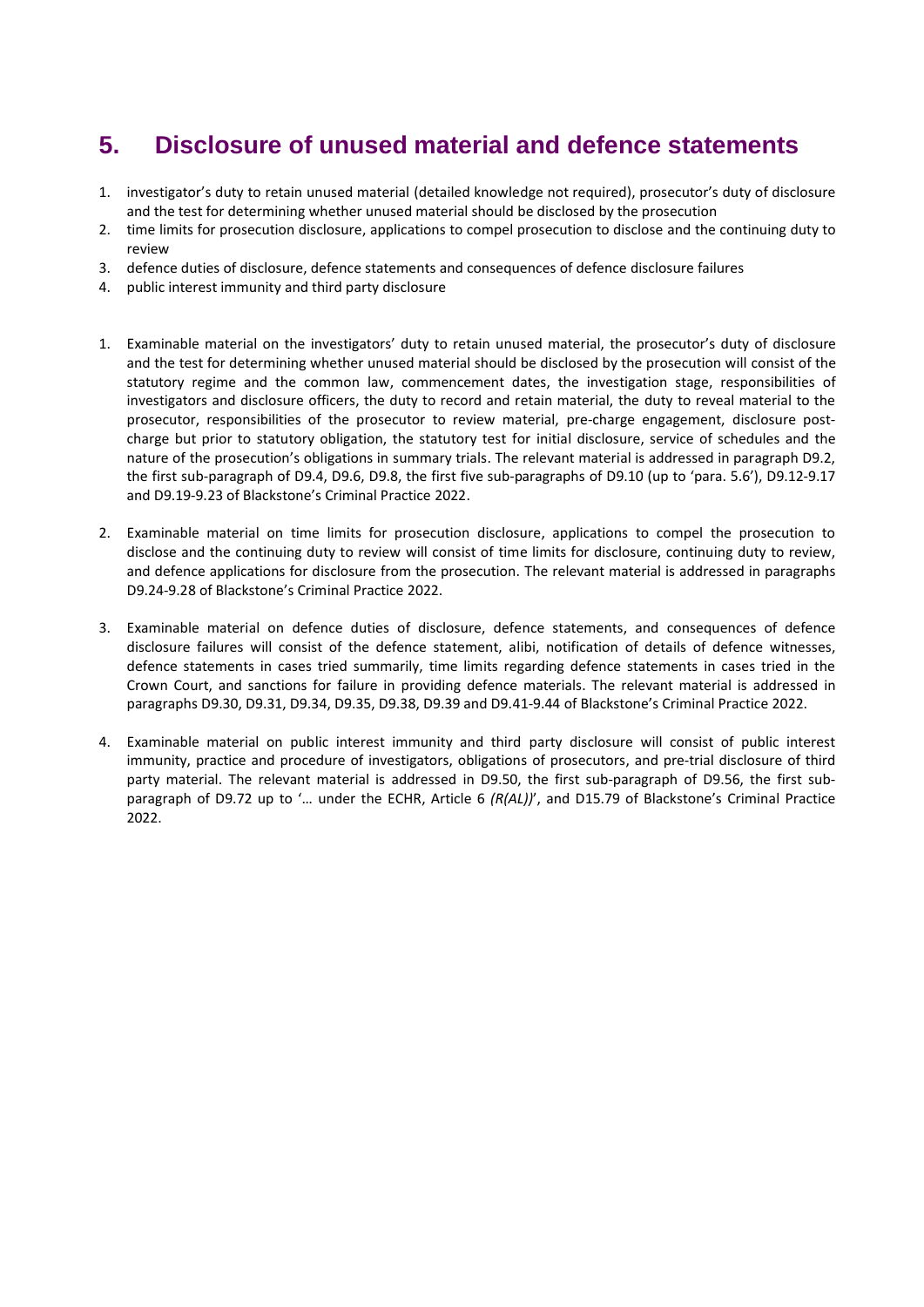### <span id="page-9-0"></span>**6. Indictments**

- 1. the indictment, including time limits and the structure and format of an indictment
- 2. rules governing joinder of counts in an indictment and the consequences of misjoinder
- 3. rules relating to specimen counts
- 4. joinder of accused in an indictment
- 5. applications to sever the indictment
- 6. applications to amend indictments
- 7. voluntary bills of indictment
- 1. Examinable material on the indictment will consist of the indictment, the requirement that an indictment be preferred, electronically generated indictments, ultimate responsibility for drafting an indictment, time limit for serving a bill of indictment, extension of the time limit, counts which may be included in an indictment, charges revealed by the papers, general form of an indictment, components of particulars and date of offence, and dealing with continuous offences. The relevant material is addressed in first sub-paragraph of D11.1 and paragraphs D11.2, D11.3, D11.6, D11.8, D11.9, D11.13, D11.14, D11.23, D11.28, D11.32, D11.34 (from (c)), and D11.35 (up to CrimPD II, paragraph 10A.11 at (d)) of Blackstone's Criminal Practice 2022.
- *2.* Examinable material on joinder of counts in an indictment will consist of the rules in Crim PR rule 10.2(1)-(4) (the indictment: general rules) on the indictment, and Crim PR rule 3.29(1) and (4) (application for joint or separate trials) on the court's discretion to order separate trials, the rule regarding joinder of counts in an indictment, application of the rule, charges founded on the same facts, and series of offences of the same or a similar character. The relevant material is addressed in paragraphs D11.63, D11.64, D11.65-11.66 and D11.70 of Blackstone's Criminal Practice 2022.
- 3. Examinable material relating to specimen counts will consist of specimen or sample counts, the procedure for specimen counts, and potential problems with specimen counts. The relevant material is addressed in paragraphs D11.36-11.38 of Blackstone's Criminal Practice 2022.
- 4. Examinable material on joinder of accused in an indictment will consist of the power to indict all parties to a joint offence for it in a single count, without the need to distinguish between principals and secondary parties, and the power to join two or more accused in one indictment on separate counts for the same or different offences. The relevant material is addressed in paragraphs D11.72-11.75 of Blackstone's Criminal Practice 2022.
- 5. Examinable material on applications to sever the indictment will consist of the power to sever an indictment, severance of counts on an indictment, and the court's discretion to order separate trials of the accused. The relevant material is addressed in paragraphs D11.76-11.79 and D11.86-11.88 of Blackstone's Criminal Practice 2022.
- 6. Examinable material on applications to amend indictments will consist of the power to amend an indictment, extent of the power to amend, amendment by insertion of a new count, evidential basis for the new count, and timing of amendment. The relevant material is addressed in paragraphs D11.99-11.100, D11.103-11.104, and the first sub-paragraph of D11.105 of Blackstone's Criminal Practice 2022.
- 7. Examinable material on voluntary bills of indictment will be limited to knowledge of the fact that such a procedure exists and the circumstances in which it is appropriate to apply for a voluntary bill. The relevant material is addressed in paragraphs D10.65 and D10.69 of Blackstone's Criminal Practice 2022.

Examinable material on indictments will also consist of CrimPR rules 10.1 to 10.8 (the indictment), and CPD II, paragraphs 10A.1 to 10A.5 and 10A.10 (preparation and content of the indictment).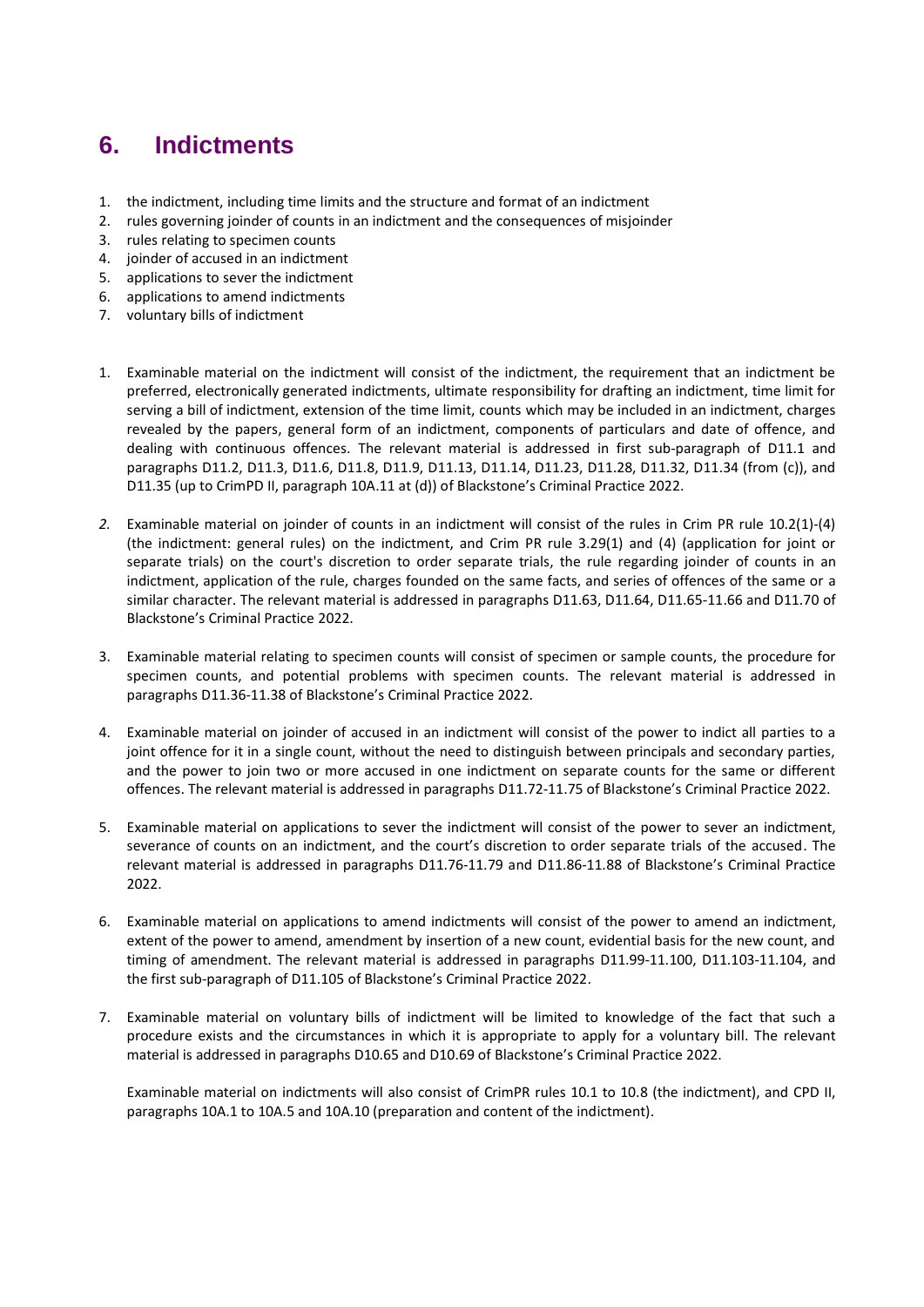## <span id="page-10-0"></span>**7. Preliminaries to trial in the Crown Court**

- 1. arraignment, change of plea and pleas to lesser offences
- 2. pre-trial and plea and trial preparation hearings
- 3. prosecution offering no evidence and leaving counts to lie on file
- 4. applications to dismiss
- 1. Examinable material on arraignment, change of plea and pleas to lesser offences will consist of consequences of a finding of unfitness to plead, procedure where accused is found fit to plead, procedure on arraignment, pleas that may be entered on arraignment, entry of plea of not guilty, effect of plea of not guilty, plea of guilty, requirement that accused plead personally, effect of plea of guilty, adjournments following plea of guilty, mixed pleas from an accused, plea of guilty to a lesser offence, change of plea from not guilty to guilty, and change of plea from guilty to not guilty. The relevant material is addressed in paragraphs D12.13, D12.16, D12.53, D12.58, D12.69, D12.70-12.73, D12.75, D12.78 and D12.92-12.94 of Blackstone's Criminal Practice 2022 and in CrimPR rule 3.32 (arraigning the defendant on the indictment).
- 2. Examinable material on pre-trial and plea and trial preparation hearings will consist of preliminary hearings generally, and plea and trial preparation hearings. The relevant material is addressed in paragraphs D15.39, D15.44 and D15.47-15.49 of Blackstone's Criminal Practice 2022.
- 3. Examinable material on the prosecution offering no evidence and leaving counts to lie on file will consist of offering no evidence under section 17 of the Criminal Justice Act 1967, and letting counts lie on the file. The relevant material is addressed in paragraphs D12.80-12.82 of Blackstone's Criminal Practice 2022.
- 4. Examinable material on applications to dismiss charges will consist of applications for dismissal, the procedure for applications for dismissal, and the test on dismissal applications. The relevant material is addressed in paragraphs D10.23, the first sub-paragraph of D10.24, and paragraph D10.27 of Blackstone's Criminal Practice 2022.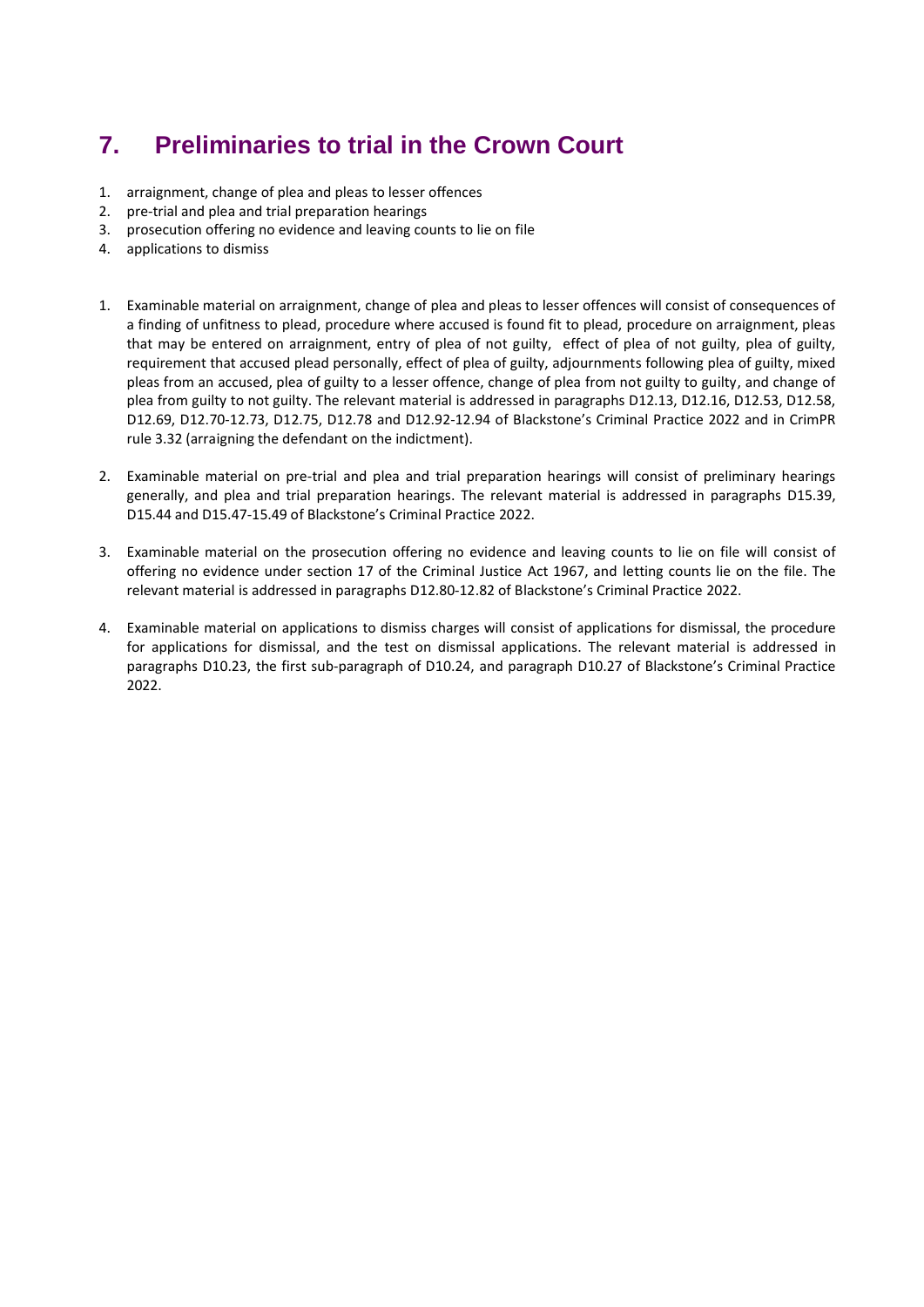### <span id="page-11-0"></span>**8. Summary trial procedure**

- 1. pre-trial rulings
- 2. proceeding in the absence of the defendant
- 3. abuse of process in the magistrates' courts
- 4. procedural steps in a summary trial, including role of the authorised court officer, the procedure for raising points of law, and the different ways in which evidence may be presented or proved and speeches
- 5. submission of no case to answer
- 6. verdicts
- 1. Examinable material on pre-trial rulings will consist of pre-trial hearings and pre-trial rulings. The relevant material is addressed in paragraph D21.35 of Blackstone's Criminal Practice 2022.
- 2. Examinable material on proceeding to trial in the absence of the defendant will consist of trial in the absence of the accused, failure of parties or witnesses to appear, power to adjourn, the court's powers and procedure with regard to trial in the absence of the accused, determining whether to proceed to trial in the accused's absence, and warrant for arrest. The relevant material is addressed in Crim PR rule 24.12 (procedure where a party is absent) and in paragraphs D5.43, D22.12, D22.14, D22.17 and D22.19 of Blackstone's Criminal Practice 2022.
- 3. Examinable material on abuse of process in the magistrates' courts will consist of the court's discretion not to proceed on account of delay, and the effect of delay. The relevant material is addressed in paragraph D21.21 of Blackstone's Criminal Practice 2022.
- 4. Examinable material on the procedural steps in a summary trial will consist of the start of the trial, the prosecution opening speech, witnesses whom the prosecution must call, written evidence at summary trial, formal admissions, objections to prosecution evidence (including objections to admissibility under section 78 and section 76 of the Police and Criminal Evidence Act 1984), closing speeches, the role of authorised court officers, and the content of Crim PR rule 24.3 (procedure on a plea of guilty). The relevant material is addressed in the first sub-paragraph of D22.36, D22.37, D22.38, D22.39, D22.40, the first sub-paragraph of D22.41, D22.43- 22.44, D22.46, the first sub-paragraph of D22.47 up to "… obtaining of the confession"; D22.63, D22.80-22.81 of Blackstone's Criminal Practice 2022.
- 5. Examinable material on making a submission of no case to answer will consist of submissions of no case to answer, the extent to which the court may have regard to the credibility of prosecution witnesses, and the prosecution right of reply. The relevant material is addressed in paragraphs D22.52-22.54 of Blackstone's Criminal Practice 2022.
- 6. Examinable material on verdicts will consist of the court's duty to give reasons, the circumstances in which the court may find the defendant guilty of a lesser offence, and alternative offences. The relevant material is addressed in paragraphs D22.70-22.72 (first sentence only) of Blackstone's Criminal Practice 2022.

#### *Note*

The following are the specific statutory provisions with which students should be familiar (and able to refer to by section number): sections 9 and 10 Criminal Justice Act 1967.

The following is the specific leading case authority with which students should be familiar (and should be able to refer to by name): *Galbraith.*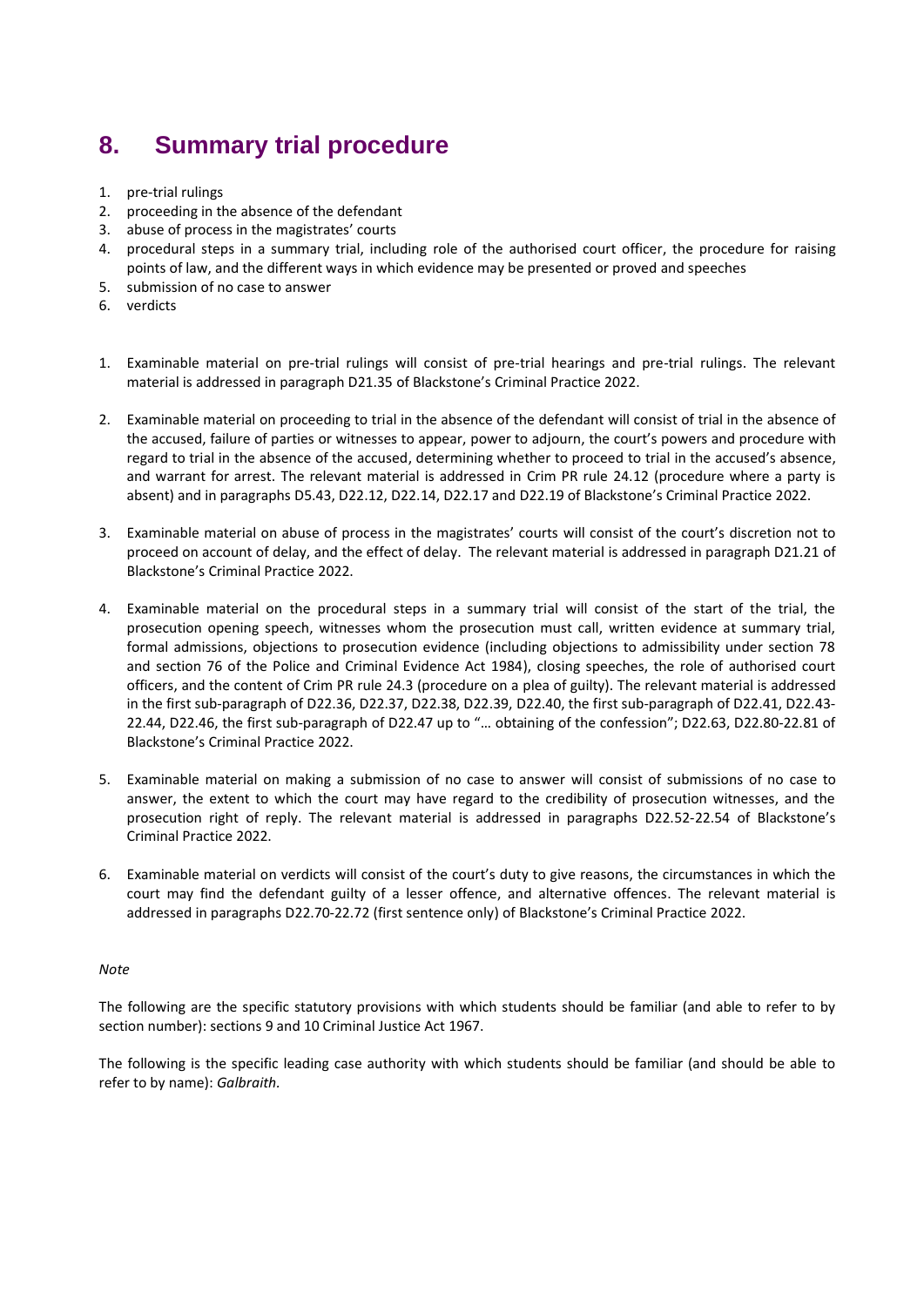### <span id="page-12-0"></span>**9. Jury trial procedure**

- 1. proceeding in the absence of the defendant
- 2. unrepresented defendants
- 3. abuse of process in the Crown Court
- 4. procedural steps in a jury trial, including the different ways in which evidence may be presented or proved, dealing with points of law during the trial and submission of no case to answer
- 5. speeches and summing up
- 6. verdicts, including majority verdicts and conviction of a lesser offence
- 1. Examinable material on proceeding in the absence of the defendant will consist of the general principle that an accused should be present throughout the trial, exceptions to the principle, principles to be considered, misbehaviour of the accused, voluntary absence of the accused, and sickness of the accused. The relevant material is addressed in paragraphs D15.82-15.84, D15.85 (1) and (2), D15.86-15.87 and D15.89 of Blackstone's Criminal Practice 2022.
- 2. Examinable material on unrepresented defendants will consist of treatment by the court of unrepresented accused, the accused's right to give or call evidence, and restrictions on the accused. The relevant material is addressed in paragraphs D17.17-17.19 of Blackstone's Criminal Practice 2022.
- 3. Examinable material on abuse of process in the Crown Court will consist of the court's power to stay proceedings for abuse of process, the meaning of abuse of process, and the two main categories of abuse of process. The relevant material is addressed in paragraphs D3.66-3.68 of Blackstone's Criminal Practice 2022.
- 4. Examinable material on procedural steps in a jury trial, including the different ways in which evidence may be presented or proved, dealing with points of law during trial and submission of no case to answer will consist of the opening speech, calling prosecution witnesses, reading written statements as evidence, agreed facts, objections to prosecution evidence, editing of prosecution evidence, submission of no case to answer, defence opening speeches, the defence case, order of defence evidence, the accused as a witness, the decision to call the accused, and the discretion of the judge to call or recall a witness. The relevant material is addressed in paragraphs D16.10-16.12, D16.17, D16.36, the first sub-paragraph of D16.37, D16.40-16.41, D16.51, D16.53- 16.58, D17.7-17.9, D17.12 and D18.10 of Blackstone's Criminal Practice 2022.
- 5. Examinable material on speeches and summing up will consist of discussion with counsel of the relevant law, counsel's duty to assist the court, order of speeches, limitations as to content, the trial judge's summing up, written directions, standard directions, defences, the facts, appointment of a jury foreman and unanimity). The relevant material is addressed in paragraphs D18.13-18.14, D18.16, D18.18-18.21, D18.23-18.30, D18.33, D18.36-18.39 and D18.42-18.43 of Blackstone's Criminal Practice 2022.
- 6. Examinable material on verdicts will consist of retirement of the jury, questions from the jury, majority verdicts, time requirement for majority verdict, minimum number for acceptable majority, statement of size of majority and minority in open court, verdict of guilty of an alternative offence, the judge's judgement in directing the jury as to alternative offences, returning the verdict, and jury unable to agree on a verdict. The relevant material is addressed in paragraphs D19.2, D19.18, D19.35-19.36, D19.38-19.39, D19.41-19.42, D19.58, D19.69 and D19.90 of Blackstone's Criminal Practice 2022.

#### *Note*

The following are the specific statutory provisions with which students should be familiar (and able to refer to by section number): sections 9 and 10 Criminal Justice Act 1967.

The following is the specific leading case authority with which students should be familiar (and should be able to refer to by name): *Galbraith.*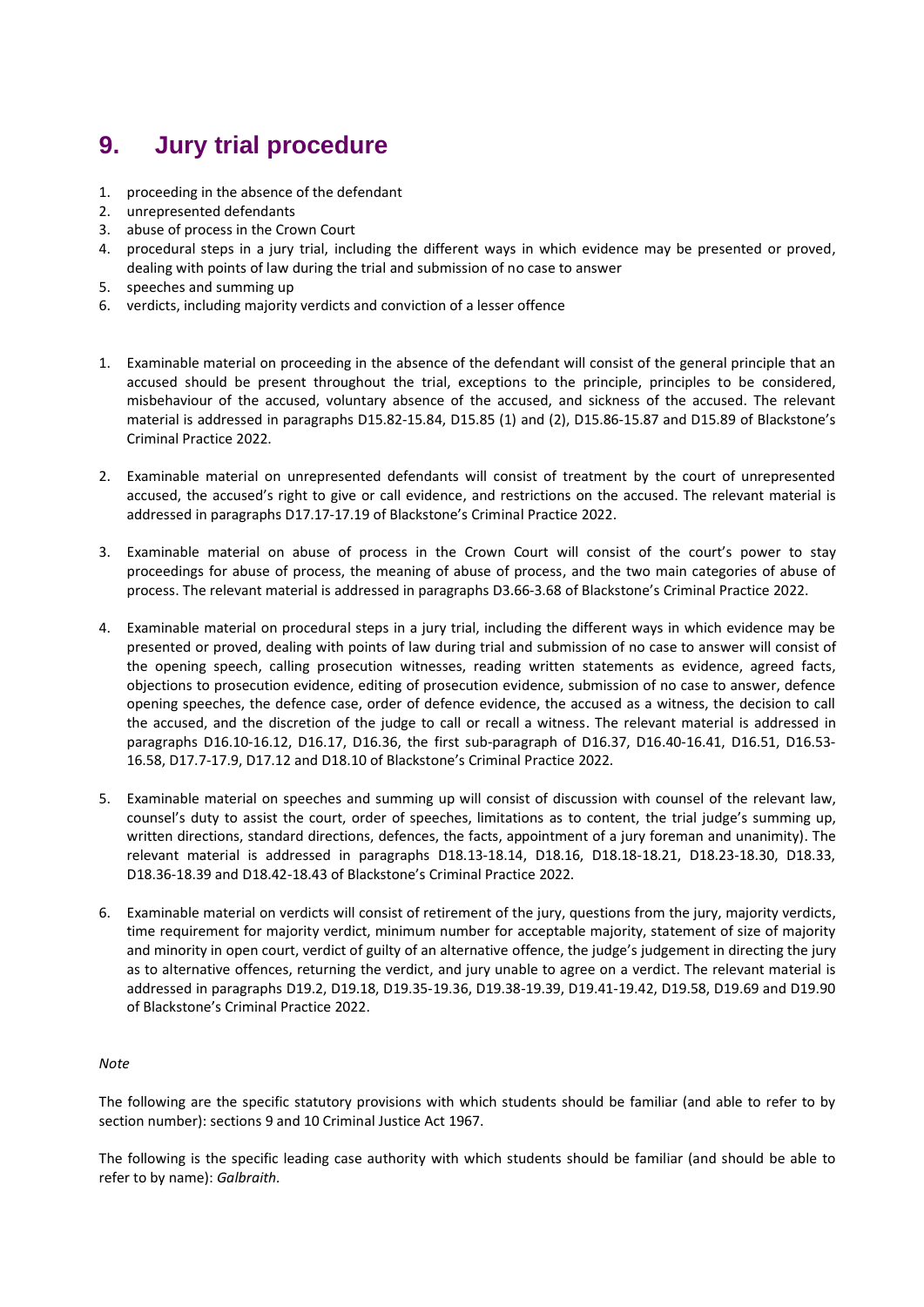## <span id="page-13-0"></span>**10. Preliminary evidential matters**

- 1. basic principles of evidence
- 2. tribunals of fact and law
- 3. common law powers to exclude evidence and discretionary power to exclude under section 78 of PACE
- 1. Examinable material on basic principles of evidence will consist of facts in issue, formal admissions, relevance and admissibility, the meaning of relevance, evidence of good character, circumstantial evidence, and real evidence: tangible objects and views. The relevant material is addressed in paragraphs F1.1, F1.3, F1.11, F1.12, F1.14, F1.22, the first sub-paragraph of F8.45 and F8.50 of Blackstone's Criminal Practice 2022.
- 2. Examinable material on tribunals of fact and law will consist of the general principles in a trial on indictment and summary trial. The relevant material is addressed in paragraphs F1.37 and F1.43 of Blackstone's Criminal Practice 2022.
- 3. Examinable material on the court's powers to exclude evidence will consist of general principles of the common law discretion to exclude evidence and of the discretionary power to exclude evidence under section 78 of PACE. The relevant material is addressed in paragraphs F2.7, F2.8-2.10 and F2.36, of Blackstone's Criminal Practice 2022.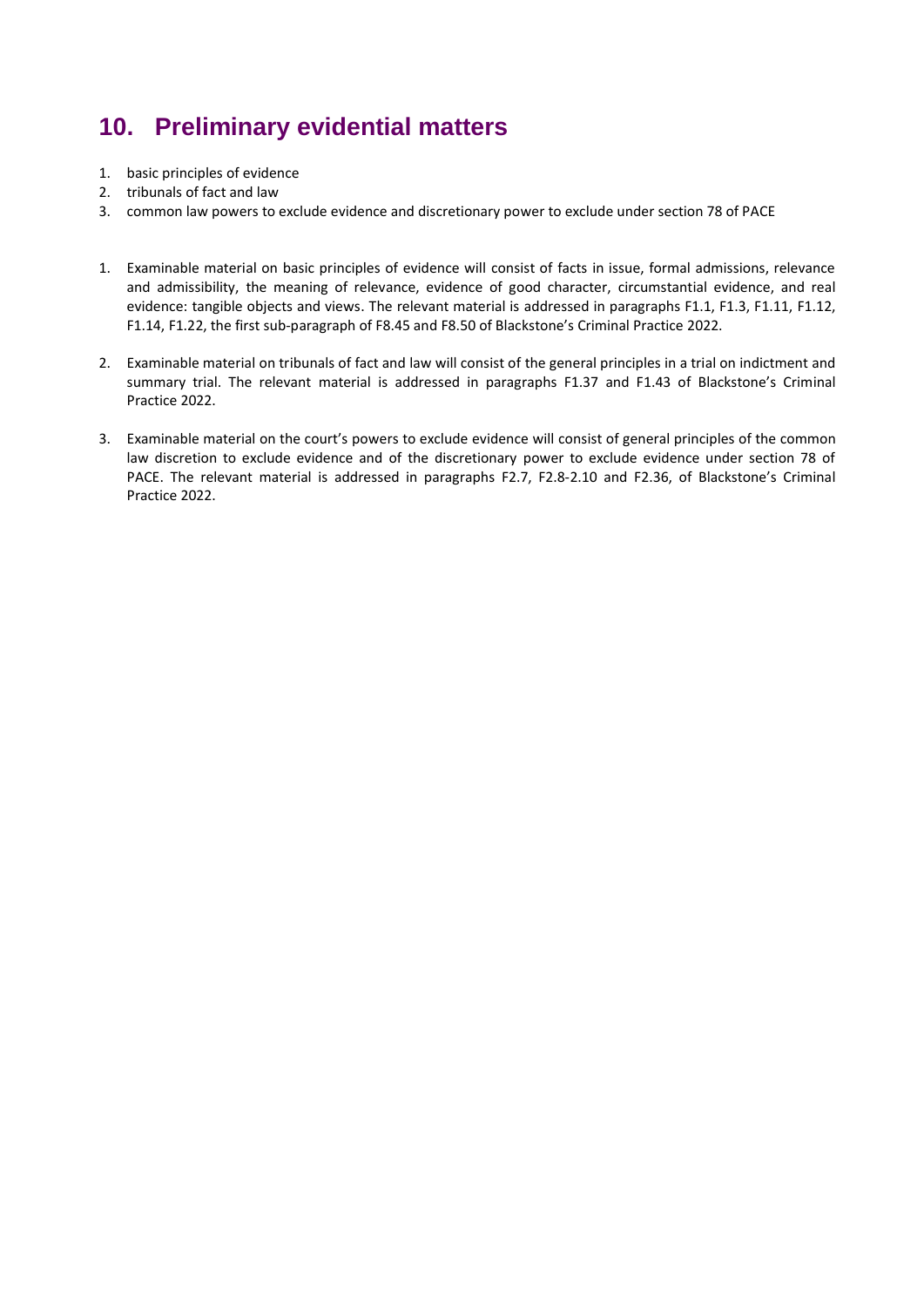## <span id="page-14-0"></span>**11. Burden and standard of proof**

- 1. the distinction between the legal burden and the evidential burden of proof
- 2. the general rule concerning the incidence of the burden of proof in criminal cases and the exceptions to it
- 3. the standard of proof required in criminal cases when the legal burden rests on the prosecution
- 4. the standard of proof required when the legal burden rests on the defence
- 1. Examinable material on the distinction between the legal burden and the evidential burden of proof will consist of consideration of legal and evidential burdens, and discharge of burdens borne by the prosecution and defence. The relevant material is addressed in paragraphs F3.1-3.5 of Blackstone's Criminal Practice 2022.
- 2. Examinable material on the general rule concerning the incidence of the burden of proof and exceptions to it will consist of the general rule on incidence of the legal burden, statutory exceptions, the impact of the Human Rights Act, and the general rule on incidence of the evidential burden (including cases of self-defence, duress and alibi). The relevant material is addressed in paragraphs F3.6-3.10, F3.18, F3.37, F3.40, F3.41 and F3.44 of Blackstone's Criminal Practice 2022.
- 3. Examinable material on the standard of proof required in criminal cases when the legal burden rests on the prosecution will consist of the general rule and the usual direction where the legal burden is on the prosecution. The relevant material is addressed in paragraphs F3.47-3.48 of Blackstone's Criminal Practice 2022.
- 4. Examinable material on the standard of proof required when the legal burden rests on the defence will consist of the direction where the legal burden is on the defence. The relevant material is addressed in paragraph F3.53 of Blackstone's Criminal Practice 2022.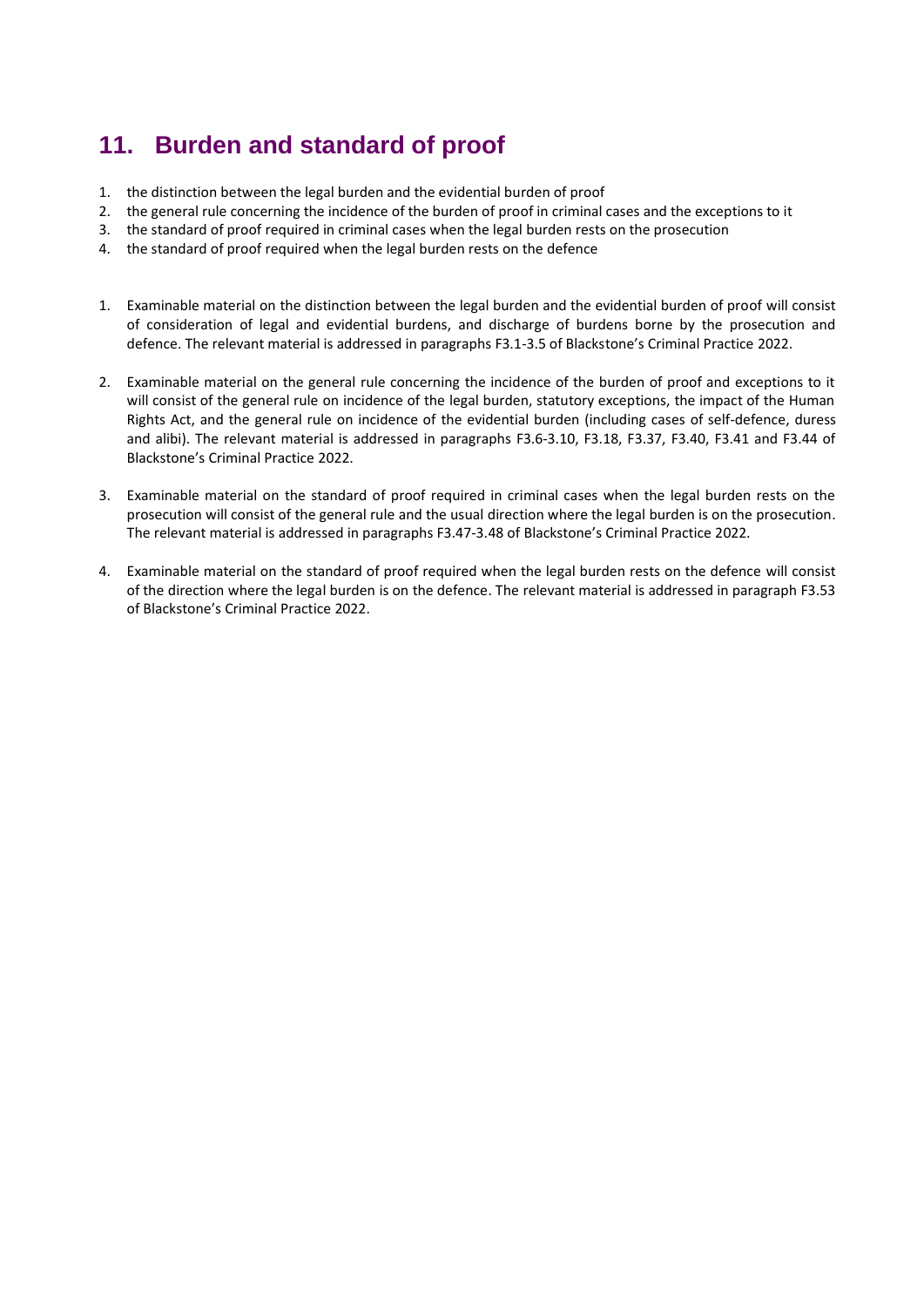## <span id="page-15-0"></span>**12. Preliminary issues relating to Witnesses**

- 1. competence and compellability
- 2. oaths and affirmations
- 3. issue of a witness summons and warrant of arrest
- 1. Examinable material on competence and compellability will consist of the meaning of competence and compellability, the general rule as to competence, the general rule as to compellability, competence of the accused, competence and compellability of the spouse or civil partner of the accused, and the competence of children and persons with a disorder or disability of the mind. The relevant material is addressed in paragraphs F4.1-4.3, F4.8, F4.10, F4.14-4.15, F4.18 and F4.21 of Blackstone's Criminal Practice 2022.
- 2. Examinable material on oaths and affirmations will consist of the general rule and exceptions, and the giving of sworn and unsworn evidence by children. The relevant material is addressed in the first sub-paragraph of F4.26, and paragraph F4.31 of Blackstone's Criminal Practice 2022.
- 3. Examinable material on issue of a witness summons and warrant of arrest will consist of securing the attendance of witnesses, compelling attendance, punishment for failure to attend, and the powers of magistrates to issue a witness summons and warrant of arrest. The relevant material is addressed in paragraphs D21.26, D21.27 and D15.91-15.93 (first four lines only) of Blackstone's Criminal Practice 2022.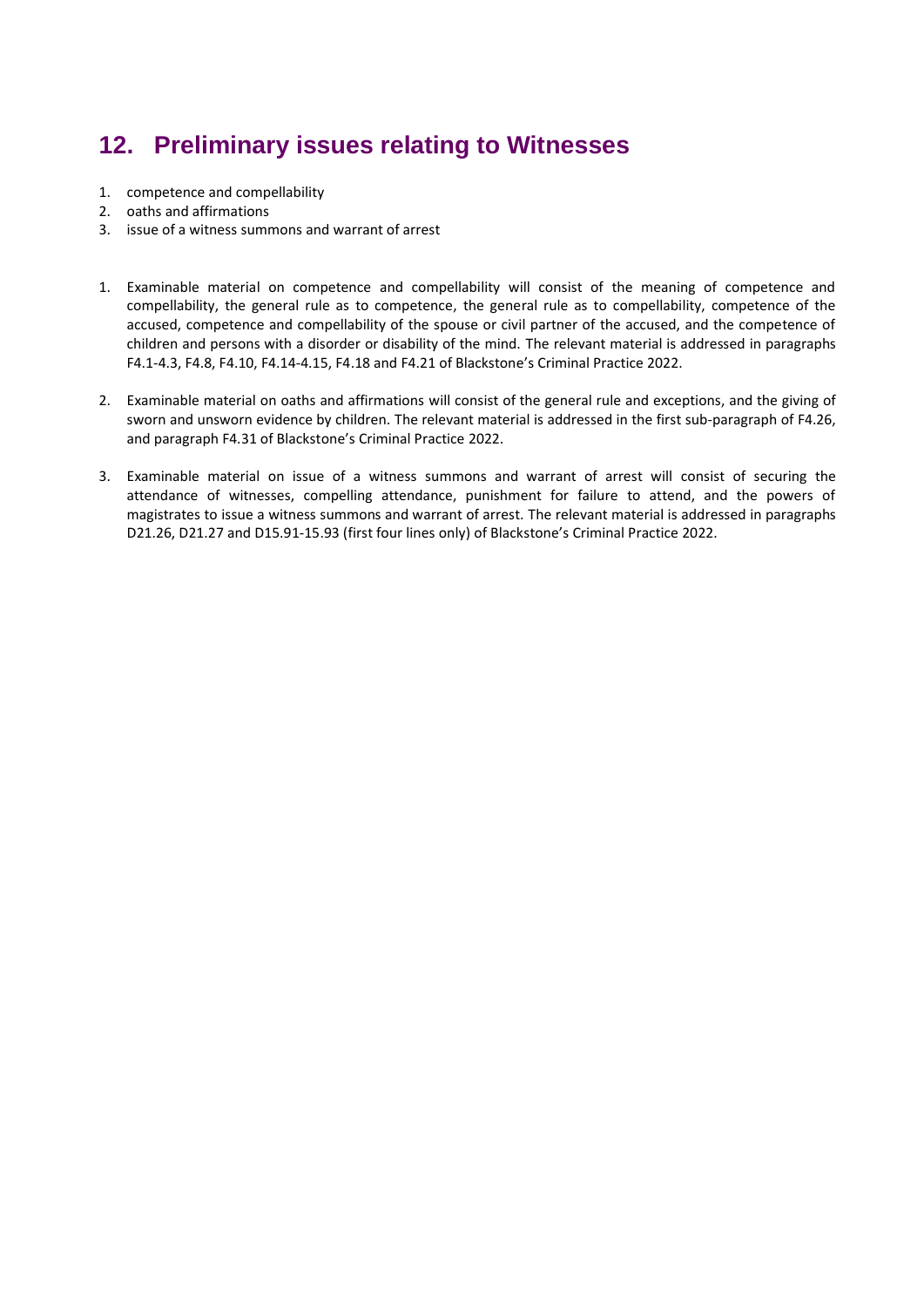### <span id="page-16-0"></span>**13. The rules relating to the examination of Witnesses**

- 1. examination in chief: form of questioning, memory refreshing, the use of previous consistent statements, hostile witnesses
- 2. cross-examination: form of questioning, previous inconsistent statements, restrictions on cross-examination, including finality on collateral matters
- 3. re-examination: form of questions
- 4. the special measures available to vulnerable witnesses and witnesses in fear of testifying
- 1. Examinable material on examination in chief will consist of the impermissibility of leading questions, refreshing the memory from documents in the course of giving evidence, refreshing memory out of court, previous complaints, general rule against previous consistent (self-serving) statements, self-serving statements made on accusation, unfavourable and hostile witnesses, and statements in rebuttal of allegations of recent fabrication. The relevant material is addressed in paragraphs F6.1, F6.15-6.18, F6.28-6.29, F6.30, F6.31, F6.32, F6.33, F6.39- 6.40, F6.48, F6.50-6.52, F7.67-7.68 and F7.70 of Blackstone's Criminal Practice 2022.
- 2. Examinable material on cross-examination will consist of previous inconsistent statements, nature and sequence of cross-examination, cross-examination by an accused in person, object of cross-examination, role of the judge during cross-examination, putting one's case and the effect of failure to do so, general restrictions on cross-examination, scope of cross-examination, leading questions, exclusionary rules of evidence, power of judge to impose time limits and limit cross-examination, cross-examination as to credit, Code of Conduct for Barristers, the rule of finality of answers to questions on collateral matters, and bias and partiality. The relevant material is addressed in paragraphs F6.47, F7.1-7.3, F7.5-7.6, F7.8, F7.16-7.23, F7.48 and F7.57-7.60 of Blackstone's Criminal Practice 2022.
- 3. Examinable material on re-examination will consist of the principal rules of re-examination. The relevant material is addressed in paragraph F7.66 of Blackstone's Criminal Practice 2022.
- 4. Examinable material on special measures will consist of the range of special measures available, the general eligibility categories, eligibility of defendant for live link, eligibility of defendant for an intermediary, and intermediaries. The relevant material is addressed in paragraphs D14.1-14.7, D14.26, D14.28 (except for the first sub-paragraph), and paragraph D14.49 of Blackstone's Criminal Practice 2022.

#### *Note*

The following is the specific statutory provision with which students should be familiar (and able to refer to by section number): section 139 Criminal Justice Act 2003.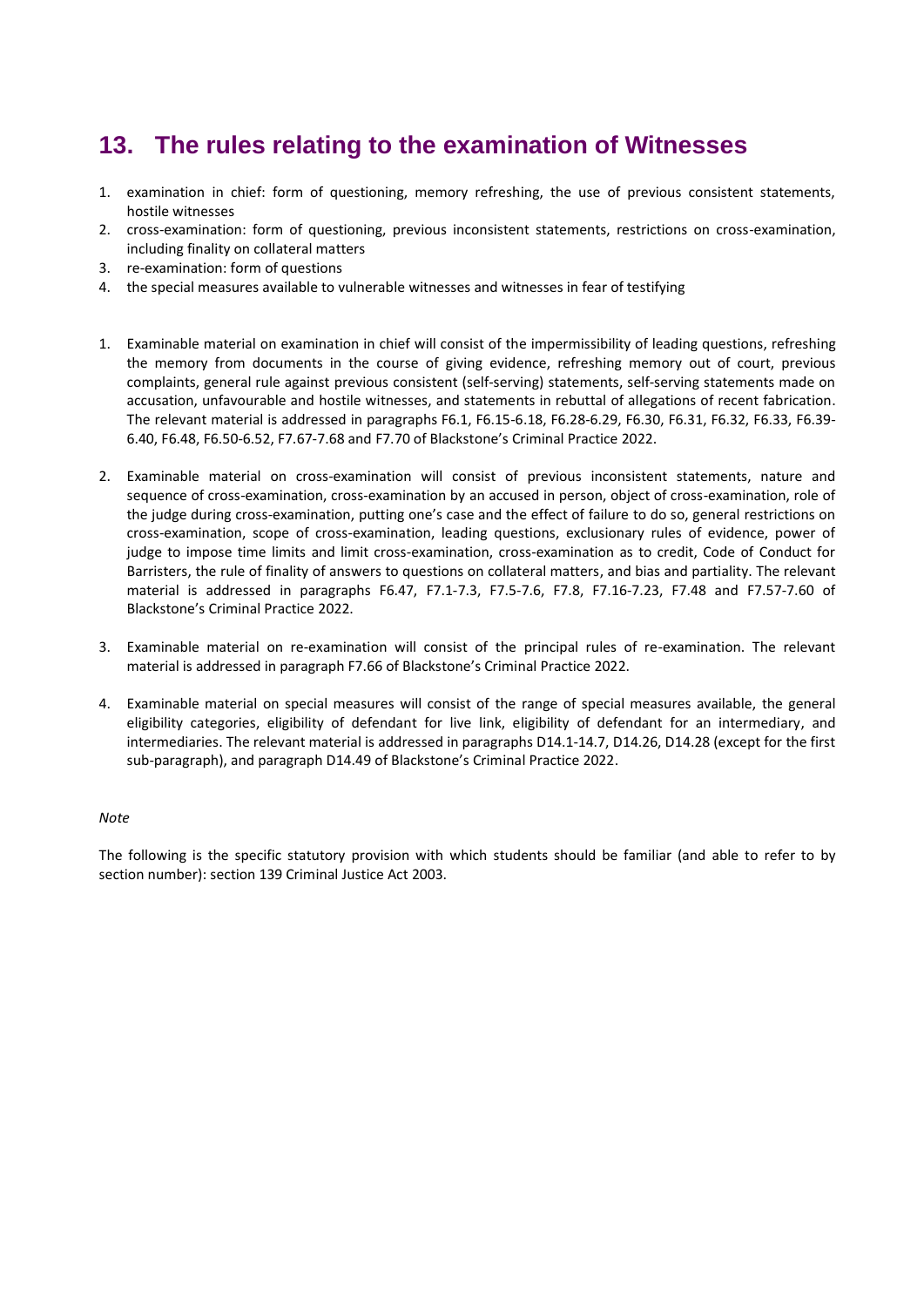## <span id="page-17-0"></span>**14. Hearsay Evidence**

- 1. general principles of the rule against hearsay in criminal proceedings
- 2. exceptions to the hearsay rule, gateways to admissibility and safeguards in the Criminal Justice Act 2003
- 3. making and opposing applications to adduce hearsay evidence under the Criminal Procedure Rules
- 1. Examinable material on general principles of the rule against hearsay in criminal proceedings will consist of the admissibility of hearsay evidence, the concept of hearsay evidence, definition of statement, hearsay and previous statements of witnesses, hearsay and mechanically produced evidence, definition of 'matter stated', reliance on matter stated, matters intended to be believed or acted upon, and hearsay and non-hearsay purposes. The relevant material is addressed in paragraphs F16.1-16.2, F16.7, F16.10, F16.11, F16.14, F16.15, F16.16-16.19, F16.21, F16.22-16.23 and F16.24-16.26 of Blackstone's Criminal Practice 2022.
- 2. Examinable material on exceptions to the hearsay rule, gateways to admissibility and safeguards in the Criminal Justice Act 2003 will consist of hearsay exceptions and additional safeguards, unavailable witnesses, business and other documents, hearsay admissible in the interests of justice, factors to be taken into account, the relationship of section 114(1)(d) with other hearsay exceptions, preserved common law exceptions, admissibility of public documents, evidence of reputation, statements forming part of the *res gestae, res gestae*  statements in response to emotionally overpowering events, res gestae and domestic abuse cases, direction to the jury, common law confessions and admissions, statements in furtherance of common enterprise, common law admissibility of body of expertise, additional requirements for the use of multiple hearsay, evidence affecting the credibility of admissible hearsay, discretionary exclusion of hearsay evidence, hearsay, loss of right to cross-examine and fair trial provisions, hearsay evidence of identification, unconvincing and superfluous hearsay, and power to stop trial where case based on hearsay. The relevant material is addressed in paragraphs F17.1-17.2, F17.3-17.4, F17.8 (section 116 only), F17.9-17.10, F17.11, F17.13-17.14, F17.15, the first subparagraph of F17.17, F17.20-17.21, F17.25-17.26, F17.34-17.35, F17.37, F17.42, F17.48-17.52, F17.56, F17.60, F17.66, F17.70-17.71, F17.78, F17.84-17.86, F17.87, the first sub-paragraph of F17.88, F17.89-17.90, F17.92, F17.94-17.95 and F17.98-17.99 of Blackstone's Criminal Practice 2022.
- 3. Examinable material on making and opposing applications to adduce hearsay evidence under the Criminal Procedure Rules will consist of notice requirements. The relevant material is addressed in Part 20 of the Crim PR (hearsay evidence) and paragraph F17.5 of Blackstone's Criminal Practice 2022.

#### *Note*

The following are the specific statutory provisions with which students should be familiar (and able to refer to by section number): sections 114, section 114(1)(d), 115, 116, 117, 118 and 124 Criminal Justice Act 2003.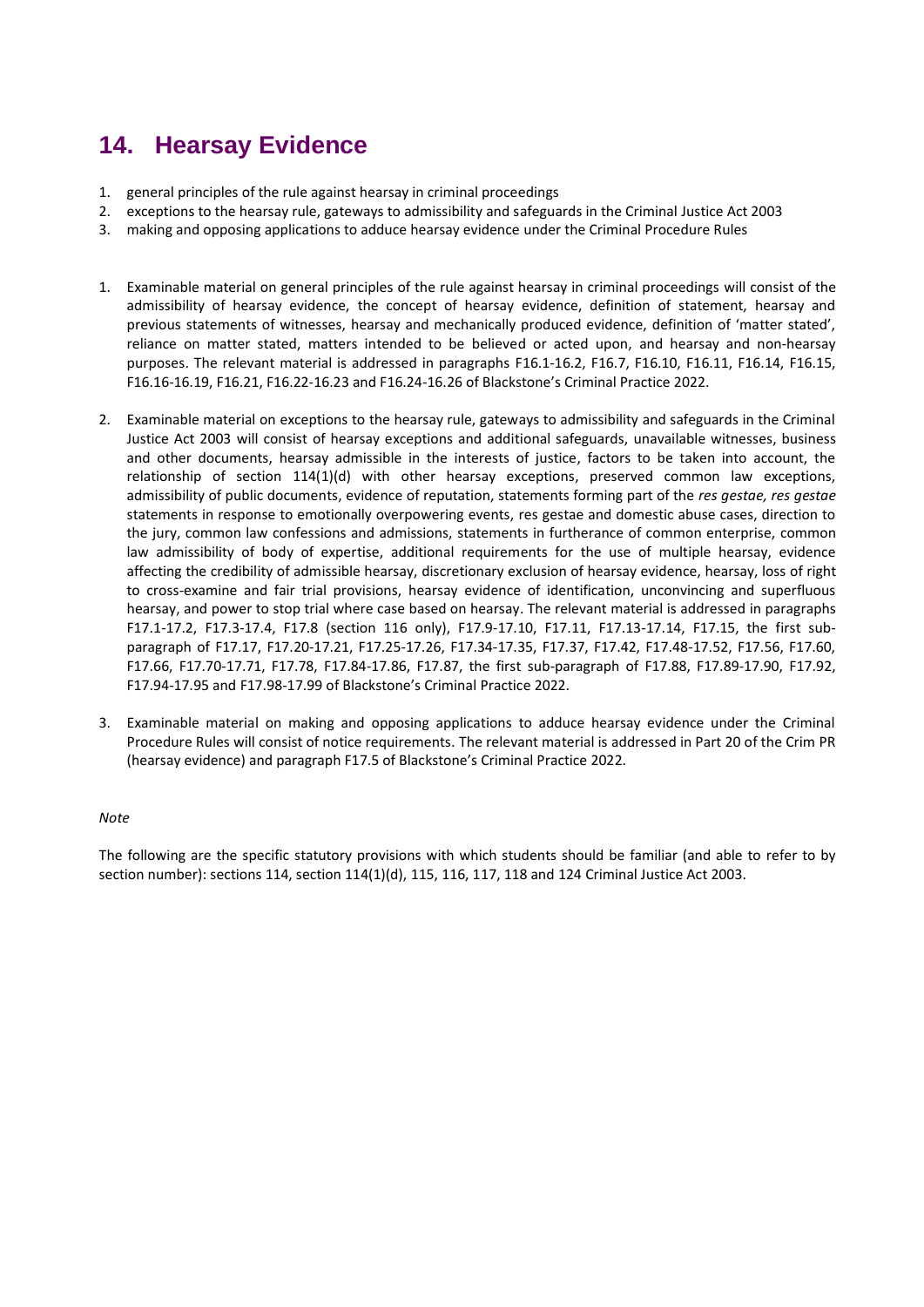## <span id="page-18-0"></span>**15. Character evidence**

- 1. evidence of bad character under the Criminal Justice Act 2003
- 2. gateways to admissibility of non-defendant bad character
- 3. gateways to admissibility and powers of exclusion of defendant bad character
- 4. procedure for adducing and opposing the introduction of bad character evidence
- 5. proof of convictions
- 6. bad character directions
- 7. evidence of good character and the good character direction
- 1. Examinable material on evidence of bad character under the Criminal Justice Act 2003 will consist of bad character, convictions, reprehensible behaviour, evidence which has 'to do with' the alleged facts of the offence or is evidence of misconduct in connection with its investigation or prosecution, and previous allegations as evidence of bad character. The relevant material is addressed in paragraphs F13.4-13.5, F13.6-13.7, F13.10 and F13.14 of Blackstone's Criminal Practice 2022.
- 2. Examinable material on gateways to admissibility of non-defendant bad character will consist of the purpose and scope of s.100 of the Criminal Justice Act 2003, meaning of bad character, evidence 'to do with' the facts of the offence or in connection with its investigation or prosecution, gateways to admissibility, scope and construction of the gateways, important explanatory evidence, evidence of substantial probative value in relation to a matter in issue of substantial importance, matters in issue: propensity, credibility and other issues, substantial probative value, matters relevant to assessment of probative value, substantial probative value in relation to issues other than credibility, and substantial probative value in relation to credibility. The relevant material is addressed in paragraphs F15.1-15.2, and F15.6-15.18 of Blackstone's Criminal Practice 2022.
- 3. Examinable material on gateways to admissibility and powers of exclusion of defendant bad character will consist of the statutory gateways, powers of exclusion, explanatory evidence, evidence of bad character adduced by prosecution to prove guilt or untruthfulness, propensity as an issue, demonstrating propensity, identifying the accused by evidence of bad character, multiple charges and accusations, special considerations with regard to acquittals, evidence of bad character going to matter in issue between co-accused, evidence going to issue of untruthfulness between accused and co-accused, evidence to correct a false impression, and attack on another person's character. The relevant material is addressed in paragraphs F13.15-13.18, F13.19- 13.20, F13.28-13.30, F13.36-13.37, F13.39-13.40, F13.48-13.49, F13.57, F13.65, F13.66-13.67, F13.73, F13.78, F13.79, F13.80, F13.84-13.85, F13.87, F13.88 and F13.90 of Blackstone's Criminal Practice 2022.
- 4. Examinable material on the procedure for adducing and opposing the introduction of bad character evidence will consist of notice requirements and applying to exclude bad character evidence. The relevant material is addressed in Part 21 of the Crim PR (evidence of bad character), paragraph F13.3 of Blackstone's Criminal Practice 2022, and paragraphs R21.1-21.6 of Supplement 1 to Blackstone's Criminal Practice 2022.
- 5. Examinable material on proof of convictions will consist of proof of convictions and acquittals and convictions as evidence of facts on which they are based. The relevant material is addressed in paragraphs F12.1 and F12.6 of Blackstone's Criminal Practice 2022.
- 6. Examinable material on bad character directions will consist of weight of character evidence and judicial direction. The relevant material is addressed in paragraphs F13.22-13.23 of Blackstone's Criminal Practice 2022.
- 7. Examinable material on evidence of good character and the good character direction will consist of relevance and admissibility of good character, good character and the right to a direction, unmeritorious claims and the impact of *Hunter*, impact of bad character provisions of the Criminal Justice Act 2003 on good character, absolute and effective good character, effective good character and previous offences, accused who are not of good character, the form of the good character direction, and the direction on credibility where the accused does not testify. The relevant material is addressed in paragraphs F14.1-14.11, F14.16 and F14.19 of Blackstone's Criminal Practice 2022.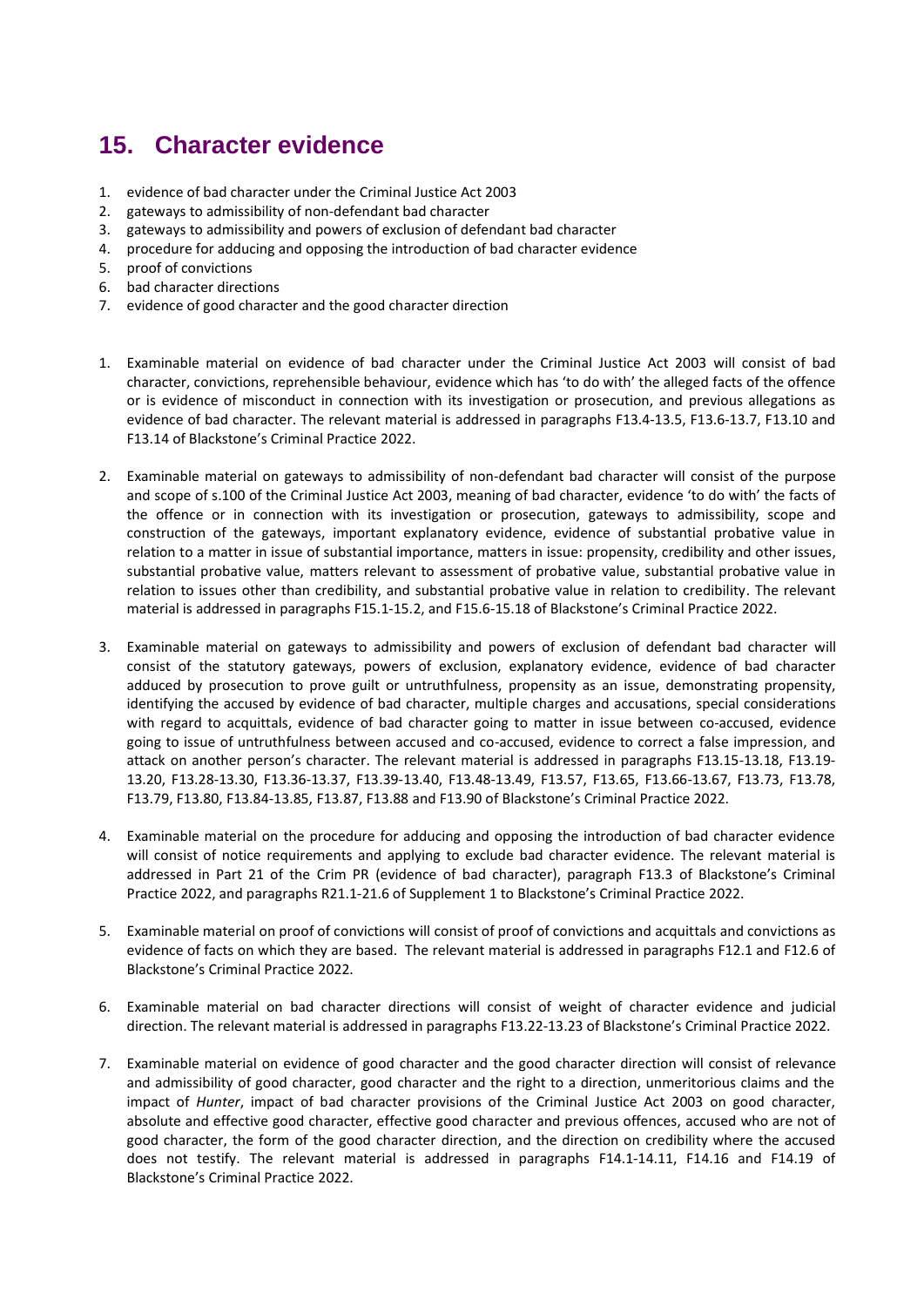#### *Note*

The following are the specific statutory provisions with which students should be familiar (and able to refer to by section number): sections 98, 100, 101(1)(a)-(g) and 101(3) Criminal Justice Act 2003 (gateways for admissibility of defendant bad character).

The following are the specific leading case authorities with which students should be familiar (and should be able to refer to by name): *Hanson*, *Vye, Hunter.*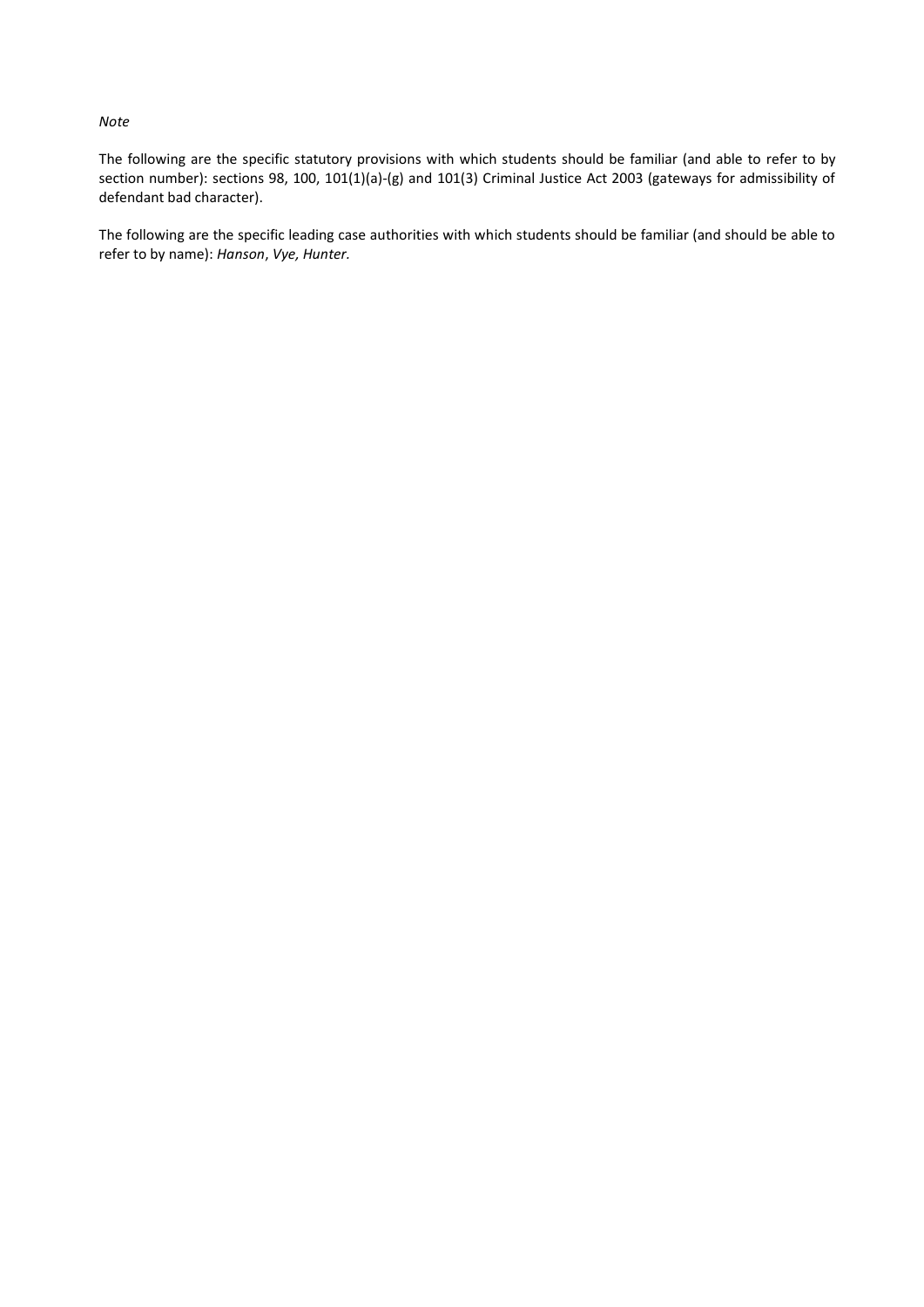## <span id="page-20-0"></span>**16. Confessions and unlawfully or unfairly obtained evidence**

- 1. the definition of confessions under the Police and Criminal Evidence Act 1984
- 2. admissibility and exclusion of confessions
- 3. determining the admissibility of confessions and the voir dire procedure
- 4. the admissibility of evidence obtained as a result of inadmissible confessions
- 5. the exclusion of other prosecution evidence at common law and under section 78 of the Police and Criminal Evidence Act 1984
- 6. common categories of evidence that may be the subject of applications to exclude under section 78
- 7. making or challenging applications to exclude evidence under section 78
- 1. Examinable material on the definition of confessions under the Police and Criminal Evidence Act 1984 will consist of definition of confession, guilty pleas and pleas in mitigation, confessions otherwise than in words, and partly and wholly exculpatory statements. The relevant material is addressed in paragraphs F18.1-18.5 of Blackstone's Criminal Practice 2022.
- 2. Examinable material on admissibility and exclusion of confessions will consist of principles of admissibility under section 76 of the Police and Criminal Evidence Act 1984, exclusion for oppression, definition of oppression, ambit of oppression, relevance of character and attributes of accused, exclusion for unreliability, application of the statutory test, exclusion under section 78 of the Police and Criminal Evidence Act 1984, and section 78 and the PACE Codes of Practice. The relevant material is addressed in paragraphs F18.8-18.14, F18.16, F18.17-18.20, F18.24, F18.33-18.40 and F18.42 of Blackstone's Criminal Practice 2022.
- 3. Examinable material on determining admissibility of confessions and the voir dire procedure will consist of the voir dire and sections 76 and 78 of the Police and Criminal Evidence Act 1984, and the effect of exclusion on the prosecution. The relevant material is addressed in paragraphs F18.62-18.64, F18.68 and F18.83 of Blackstone's Criminal Practice 2022.
- 4. Examinable material on the admissibility of evidence obtained as a result of inadmissible confessions will consist of discovery of facts, confessions relevant to show speech, writing or expression, and evidence yielded by confession excluded under section 78 of the Police and Criminal Evidence Act. The relevant material is addressed in paragraphs F18.85-18.87 and the first sub-paragraph of F18.89 of Blackstone's Criminal Practice 2022.
- 5. Examinable material on the exclusion of other prosecution evidence at common law and under section 78 of the Police and Criminal Evidence Act will consist of admissibility of evidence obtained unlawfully, improperly or unfairly, the general rule of admissibility, confessions, evidence obtained by torture or inhuman or degrading treatment, discretionary power to exclude under section 78, general application of section 78, scope for exclusion under section 78 wider than at common law, application of section 78 to evidence obtained unlawfully, improperly or unfairly, other statutory provisions, nature of the discretion to exclude evidence at common law, and discretionary exclusion of confession evidence at common law. The relevant material is addressed in paragraphs F2.1, F2.3-2.5, F2.7, F2.8, F2.9-2.10, F2.13, F2.32, F2.36, F18.30 and F18.32 of Blackstone's Criminal Practice 2022.
- 6. Examinable material on common categories of evidence that may be the subject of applications to exclude under section 78 will consist of evidence obtained in consequence of significant and substantial breaches of the PACE Codes of Practice. The relevant material is addressed in paragraphs F2.29-2.30 of Blackstone's Criminal Practice 2022.
- 7. Examinable material on making or challenging applications to exclude evidence under section 78 will consist of the procedure for applying to exclude evidence obtained unlawfully, improperly or unfairly, hearings on the *voir dire*, application to summary trial, and objections to prosecution evidence during the course of summary trial. The relevant material is addressed in paragraphs F2.11, F1.44-1.45, F1.48, F1.50, D22.44 and D22.46 of Blackstone's Criminal Practice 2022.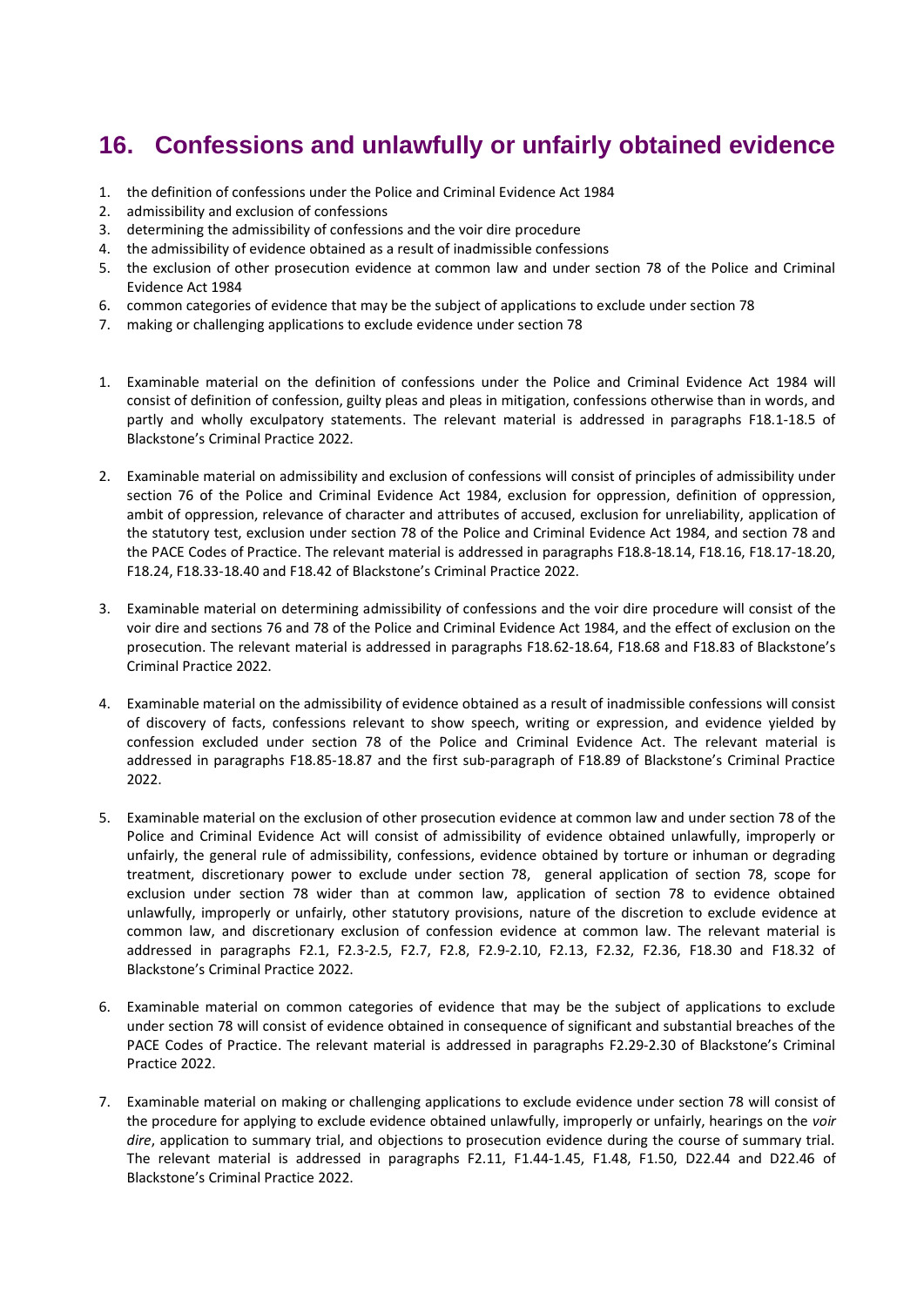#### *Note*

The following are the specific statutory provisions with which students should be familiar (and able to refer to by section number): section 76 and section 78 of the Police and Criminal Evidence Act 1984.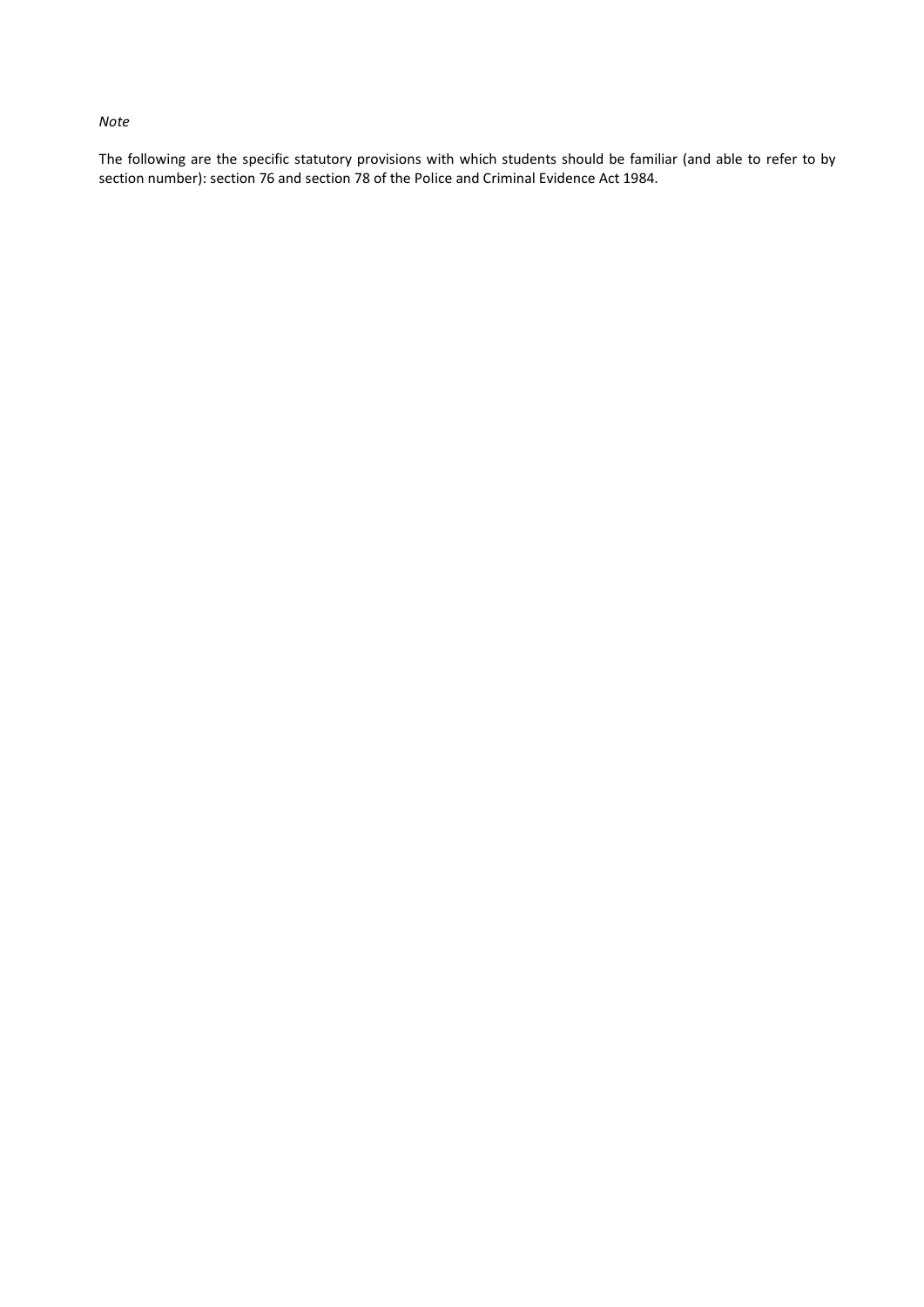### <span id="page-22-0"></span>**17. Inferences from the defendant's silence and other conduct**

- 1. evidential significance of the defendant's lies and directions that should be given to the jury
- 2. inferences from the defendant's failure to mention facts when questioned
- 3. inferences from the defendant's failure to account for objects, substances and marks and from the defendant's failure to account for their presence at the scene of a crime
- 4. inferences from the defendant's failure to testify in their own defence during the trial, including the advice that should be given to a defendant about this issue
- 1. Examinable material on evidential significance of the defendant's lies and directions that should be given to the jury will consist of *Lucas* directions, cases where a *Lucas* direction is required, and situations where a *Lucas*  direction is unnecessary. The relevant material is addressed in paragraphs F1.25-1.26 of Blackstone's Criminal Practice 2022.
- 2. Examinable material on inferences from the defendant's failure to mention facts when questioned will consist of the right to silence, adverse inferences under section 34 of the Criminal Justice and Public Order Act 1994 from failure to reveal facts afterwards relied upon in court, no conviction wholly or mainly on silence, facts relied on, prepared statements, caution or charge, facts which should have been mentioned, legal advice to remain silent, waiver of privilege and statements, direction as to permissible inferences, and relationship with *Lucas* direction on lies. The relevant material is addressed in the first sub-paragraph of F20.1, F20.2, F20.3-20.6, the first sub-paragraph of F20.7, F20.8, the first sub-paragraph of F20.10, F20.11, F20.13-20.14, F20.17-20.20, F20.23 and F20.25-20.26 of Blackstone's Criminal Practice 2022.
- 3. Examinable material on inferences from the defendant's failure to account for objects, substances and marks and from the defendant's failure to account for their presence at the scene of a crime will consist of adverse inferences under sections 36 and 37 of the Criminal Justice and Public Order Act 1994, and the conditions to be satisfied. The relevant material is addressed in paragraphs F20.34 and F20.36-20.39 of Blackstone's Criminal Practice 2022.
- 4. Examinable material on inferences from the defendant's failure to testify in their own defence during the trial, including the advice that should be given to a defendant about this issue will consist of inferences under section 35 of the Criminal Justice and Public Order Act 1994, and proper inferences of guilt. The relevant material is addressed in paragraphs F20.41-20.43 and F20.45-20.52 of Blackstone's Criminal Practice 2022.

#### *Note*

The following are the specific statutory provisions with which students should be familiar (and able to refer to by section number): sections 34, 35, 36 and 37 Criminal Justice and Public Order Act 1994.

The following is the specific leading case authority with which students should be familiar (and should be able to refer to by name): *Lucas.*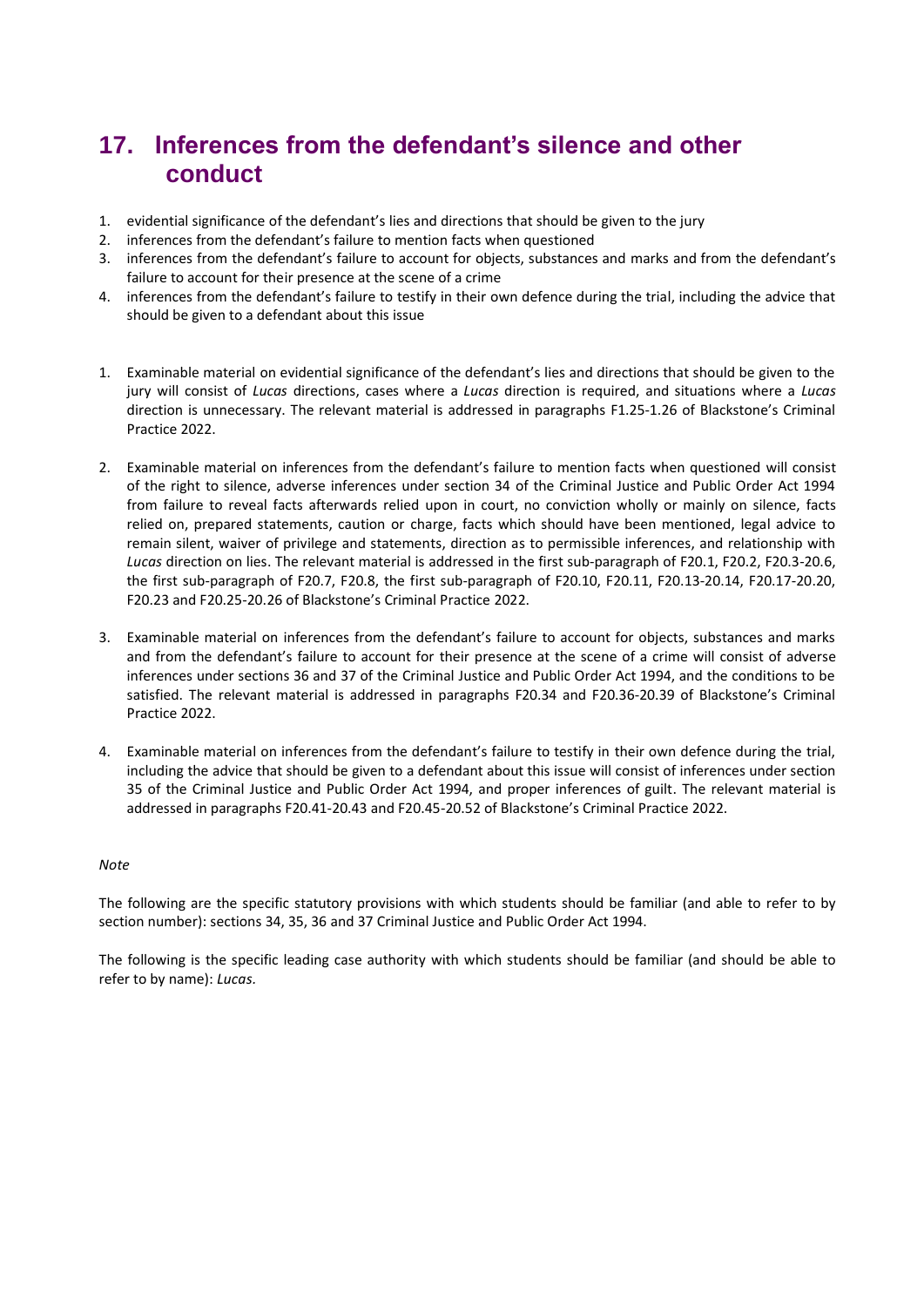## <span id="page-23-0"></span>**18. Visual identification evidence**

- 1. visual identification cases and the *Turnbull* Guidelines
- 1. Examinable material on visual identification evidence and the *Turnbull* Guidelines will consist of general consideration of visual identification, identification evidence and identification issues, dealing at trial with breaches of PACE Code D, dock identification, the applicability of the *Turnbull* Guidelines, the scope of the *Turnbull* Guidelines, supporting evidence in visual identification cases (including mutually supportive identifications, self-incrimination and the accused's silence), the quality of the witness in visual identification cases, and stopping a trial based on inadequate identification. The relevant material is addressed in paragraphs F19.1-19.7 and F19.9-19.18 of Blackstone's Criminal Practice 2022.

#### *Note*

The following is the specific leading case authority with which students should be familiar (and should be able to refer to by name): *Turnbull*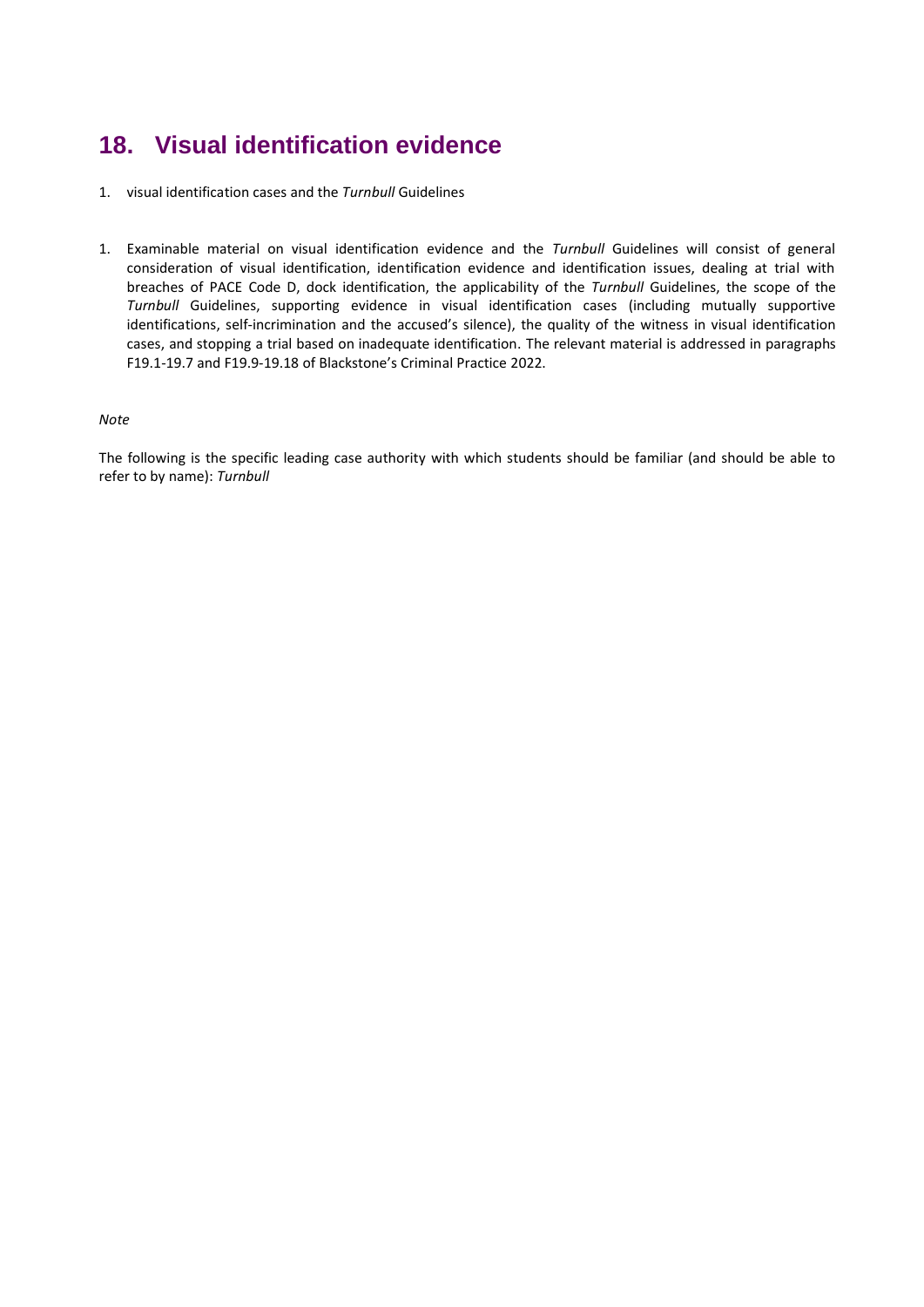## <span id="page-24-0"></span>**19. Opinion evidence and experts**

- 1. the general prohibition on the use of opinion evidence in criminal cases and the exceptions to this rule
- 2. the use of expert opinion evidence at trial
- 1. Examinable material on the general prohibition on opinion evidence will consist of the general rule and the exceptions relating to non-expert and expert opinion evidence. The relevant material is addressed in paragraphs F11.1 and F11.2 of Blackstone's Criminal Practice 2022.
- 2. Examinable material on the use of expert opinion evidence at trial will consist of competence of expert witnesses, matters calling for expertise, opinions on ultimate issues, the duty of experts, and the function and weight of expert evidence. The relevant material is addressed in paragraphs F11.4-11.5, F11.8-11.9, F11.35, F11.37 and F11.42 of Blackstone's Criminal Practice 2022.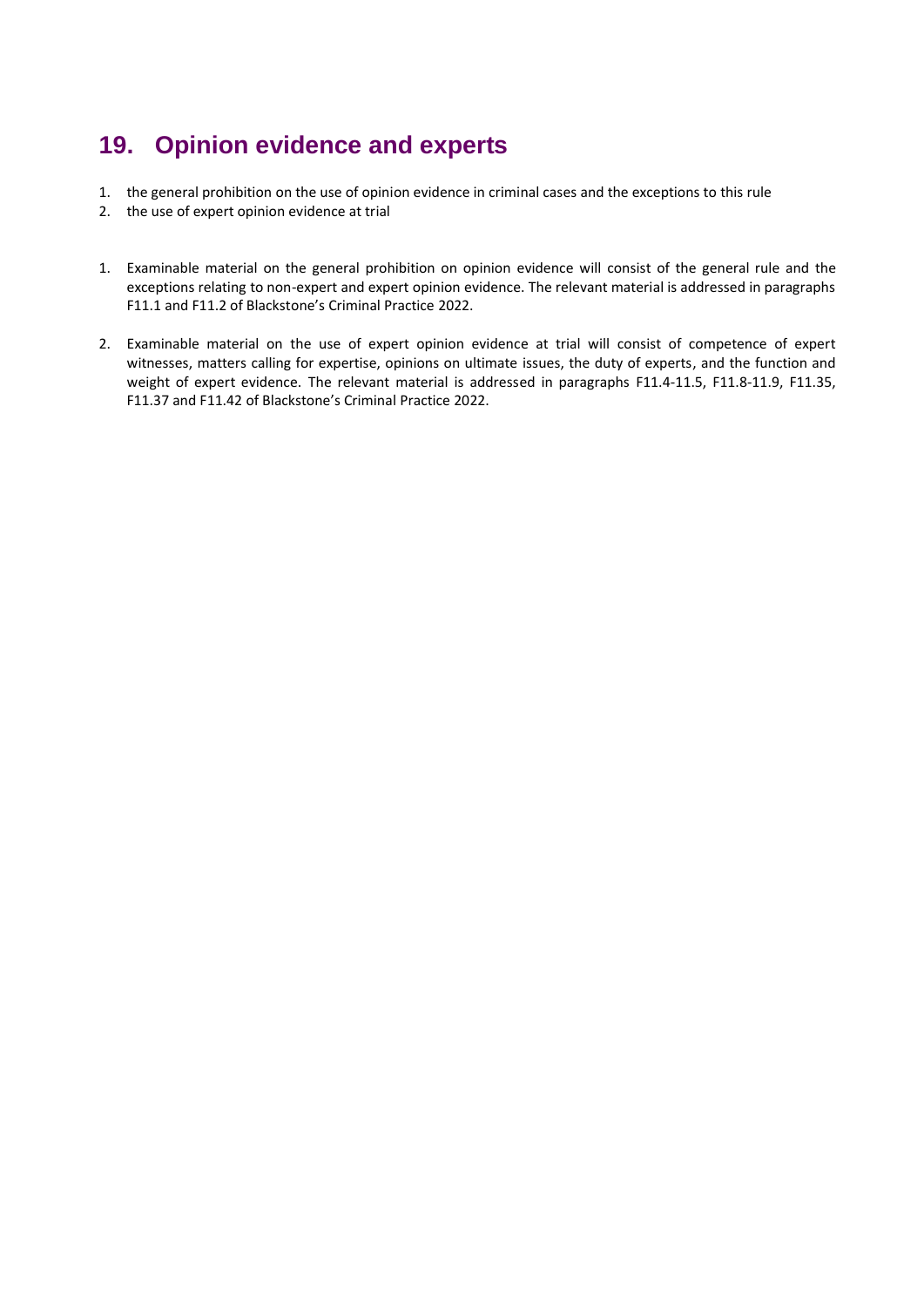### <span id="page-25-0"></span>**20. Privilege**

- 1. the privilege against self-incrimination
- 2. legal professional privilege and waiver of privilege
- 1. Examinable material on the privilege against self-incrimination will consist of the general principles of privileged relationships, the scope of the privilege against self-incrimination, and the principle that incrimination must be of a person claiming privilege. The relevant material is addressed in paragraphs F10.1, F10.2 and F10.5 of Blackstone's Criminal Practice 2022.
- 2. Examinable material on legal professional privilege and waiver of privilege will consist of the scope of legal professional privilege, legal advice privilege, litigation privilege, communications in furtherance of crime or fraud, and waiver of privilege and section 34 of the Criminal Justice and Public Order Act 1994. The relevant material is addressed in paragraphs F10.16, F10.19-10.20, F10.26-10.27, F10.36 (first eight lines only) and F10.41-10.42 of Blackstone's Criminal Practice 2022.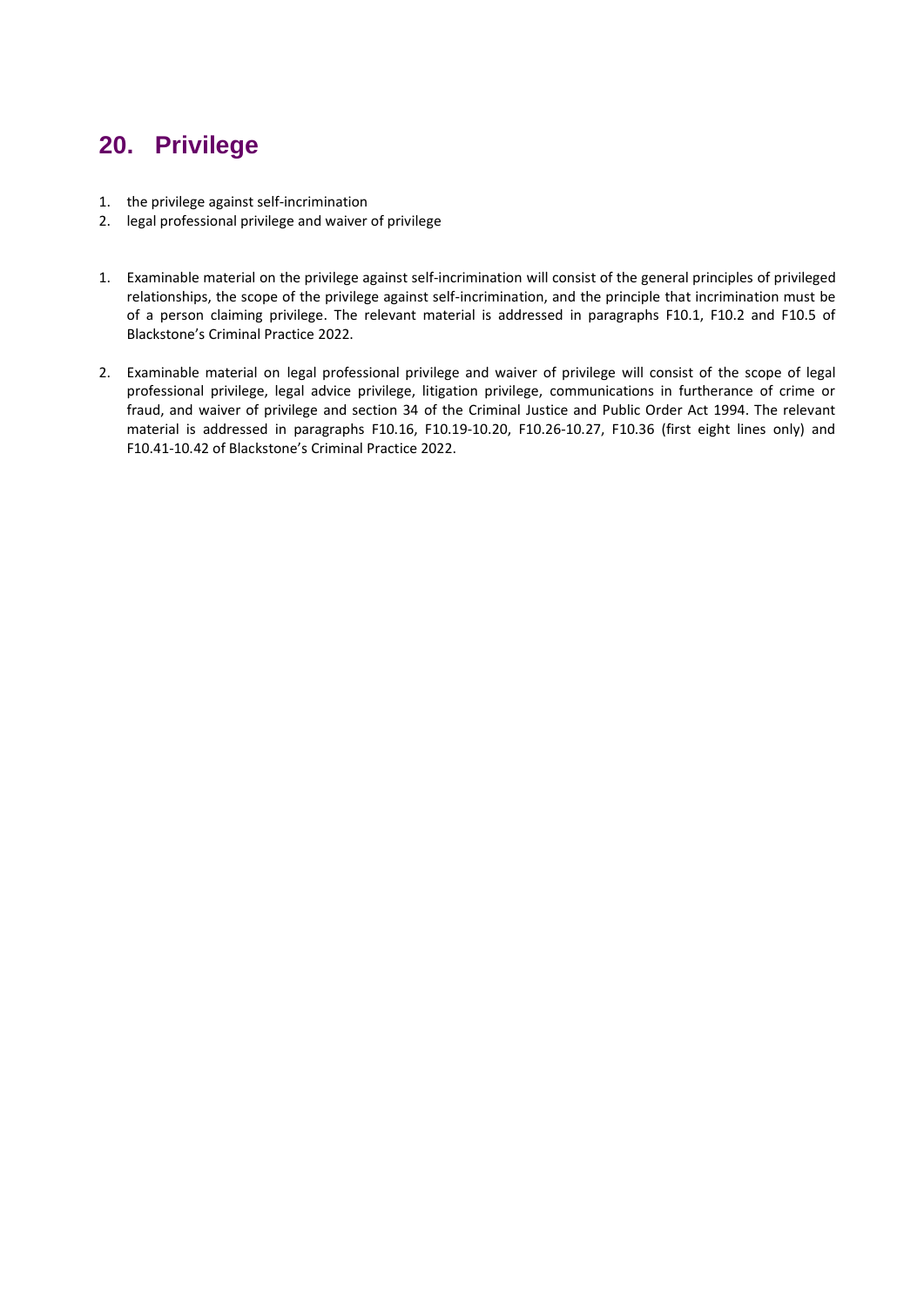### <span id="page-26-0"></span>**21. Youth courts and the appearance of youths in other courts**

- 1. the categorisation of youths into 'child' and 'young person'
- 2. procedure in the youth court
- 3. circumstances in which a youth will appear in the adult magistrates' courts and the Crown Court, including reference to how the dangerous offender provisions apply to youths
- 4. the sentences available to the youth court
- 1. Examinable material on the categorisation of youths into 'child' and 'young person' will consist of the terminology used in youth cases and the age of criminal responsibility. The relevant material is addressed in paragraphs D24.2 and D24.5 of Blackstone's Criminal Practice 2022.
- 2. Examinable material on procedure in the youth court will consist of mode of trial, exclusion of public, attendance of parent or guardian, course of the trial in a youth court, plea before venue procedure for children and young people, cases where a child or young person is charged with an adult, and determining age. The relevant material is addressed in paragraphs D24.8, D24.12, D24.16, D24.17 (except for the last sub-paragraph), D24.24-24.25, D24.46-24.52 and D24.66 of Blackstone's Criminal Practice 2022.
- 3. Examinable material on circumstances in which a youth will appear in the adult magistrates' courts and the Crown Court, including reference to how the dangerous offender provisions apply to youths, will consist of court of first appearance, determining place of trial of children and young people, trial on indictment, and dangerous offenders. The relevant material is addressed in paragraphs D24.6, D24.19, D24.20, D24.27-24.29, D24.38 and D24.40 of Blackstone's Criminal Practice 2022.
- 4. Examinable material on the sentences available to the youth court will consist of committal for sentence, youth court sentencing powers generally, detention and training orders, duration of order and consecutive orders, youth rehabilitation orders, and referral orders. The relevant material is addressed in paragraphs D24.56, D24.96, E15.9, E15.10, E15.12 (but only the minimum and maximum terms of a detention and training order, not the periods in between), E15.14 (but only the fact that detention and training orders can be consecutive, no other detail required), E11.1-11.2, E3.1-3.3 and E3.4 (but only the minimum and maximum compliance periods) of Blackstone's Criminal Practice 2022.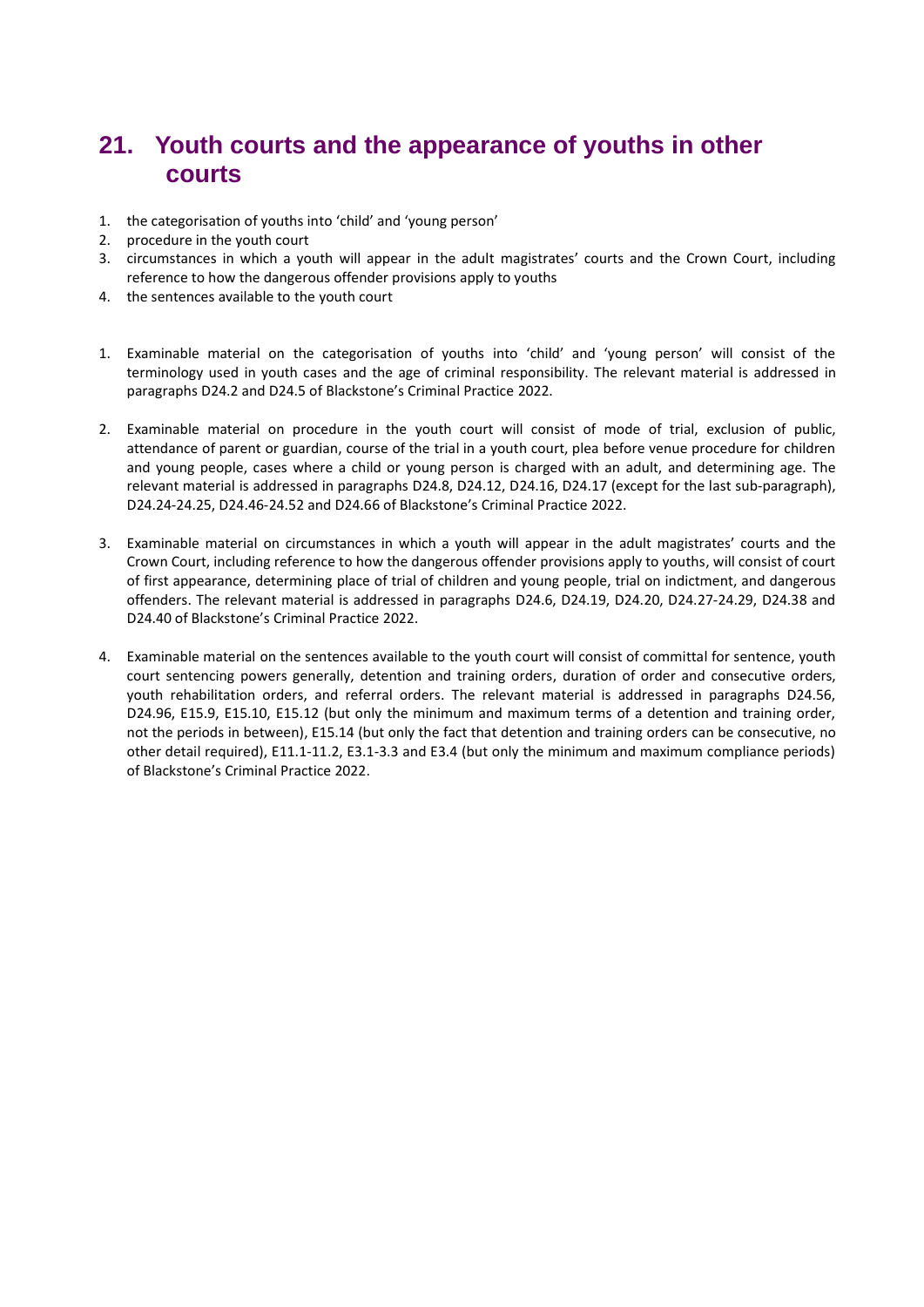### <span id="page-27-0"></span>**22. Sentencing principles**

- 1. purposes of sentencing and sentencing guidelines
- 2. assessment of seriousness, reduction in sentence for guilty plea, aggravating and mitigating factors, the totality principle and prevalence
- 3. pre-sentence reports, medical reports, and victim personal statements
- 4. indications as to sentence
- 5. sentencing in the Crown Court
- 6. sentencing procedure in the magistrates' courts
- 7. committal for sentence
- 1. Examinable material on purposes of sentencing and sentencing guidelines will consist of the purposes of sentencing set out in section 57 of the Sentencing Act 2020, the Sentencing Council's General Guideline: Overarching Principles, and the use of sentencing guidelines. The relevant material is addressed in paragraphs E1.2-E1.4 of Blackstone's Criminal Practice 2022 and paragraphs SG2-1 to SG2-16 (excluding the table of fines in SG2-5) of Supplement 1 to Blackstone's Criminal Practice 2022.
- 2. Examinable material on assessment of seriousness, reduction in sentence for guilty plea, aggravating and mitigating factors, the totality principle and prevalence will consist of determining the seriousness of an offence, reduction in sentence for guilty plea, aggravating factors, offence committed on bail, previous convictions, hostility, terrorist connection, a general aggravating factors, mitigation, general mitigating factors prevalence, and the totality principle. The relevant material is addressed in paragraphs E1.7-1.9 and E1.14-1.15, E1.16, E1.18, E1.20-1.22 and E13.22 (a) and (b) of Blackstone's Criminal Practice 2022.
- 3. Examinable material on pre-sentence reports, medical reports, and victim personal statements will consist of the use in sentencing of pre-sentence reports, victim personal statements, and medical reports in cases involving mentally disordered offenders. The relevant material is addressed in paragraphs E1.26 (Sentencing Act 2020 section 30(1)-(4) only), E1.30 and E1.33 of Blackstone's Criminal Practice 2022.
- 4. Examinable material on indications as to sentence will consist of judicial indications of sentence, the *Goodyear* approach, responsibilities of the court, responsibilities of the defence, responsibilities of the prosecution, and the indication process. The relevant material is addressed in paragraphs D12.60-12.65 of Blackstone's Criminal Practice 2022.
- 5. Examinable material on sentencing in the Crown Court will consist of ascertaining the facts of the offence, duties of the prosecutor in relation to sentencing, victim personal statements, counsel's duty to assist the court, factual basis for sentence, disputes about the facts following a plea of guilty, *Newton* hearings, general approach to factual disputes, duty on the defence to raise the issue, duty on the prosecution, duty on the court to resolve necessary issues, ), , where a *Newton* hearing is unnecessary, insignificant disputes, defence version manifestly absurd, procedure in a *Newton* hearing, the general principle regarding disputes about the facts following a verdict of guilty, the requirement for evidence of character and antecedents, sentencing for matters of which the offender has not been convicted, taking other offences into consideration, sample offences, reports on the offender, pre-sentence reports, medical and psychiatric reports, mitigation of sentence, pronouncement of sentence, (giving reasons, and deferring sentence. The relevant material is addressed in paragraphs D20.1-20.4, D20.6-20.11, D20.16, D20.18, D20.21-20.25, D20.28, D20.43, D20.50-20.51, D20.54, D20.57, D20.64-20.66, D20.70, D20.75, D20.91-20.92 and D20.102 of Blackstone's Criminal Practice 2022.
- 6. Examinable material on sentencing procedure in the magistrates' courts will consist of adjournments prior to sentence, presenting the facts, character and antecedents, *Newton* hearings, adjudication on and pronouncement of sentence, majority decisions, reasons and explanation, restrictions on magistrates' courts sentencing powers in offences triable either way and summary offences, aggregate prison terms, compensation orders, detention in a young offender institution, and non-custodial sentences. The relevant material is addressed in paragraphs D23.1, D23.2, D23.6-23.9, D23.14, D23.16-23.17 and D23.19-23.21 of Blackstone's Criminal Practice 2022.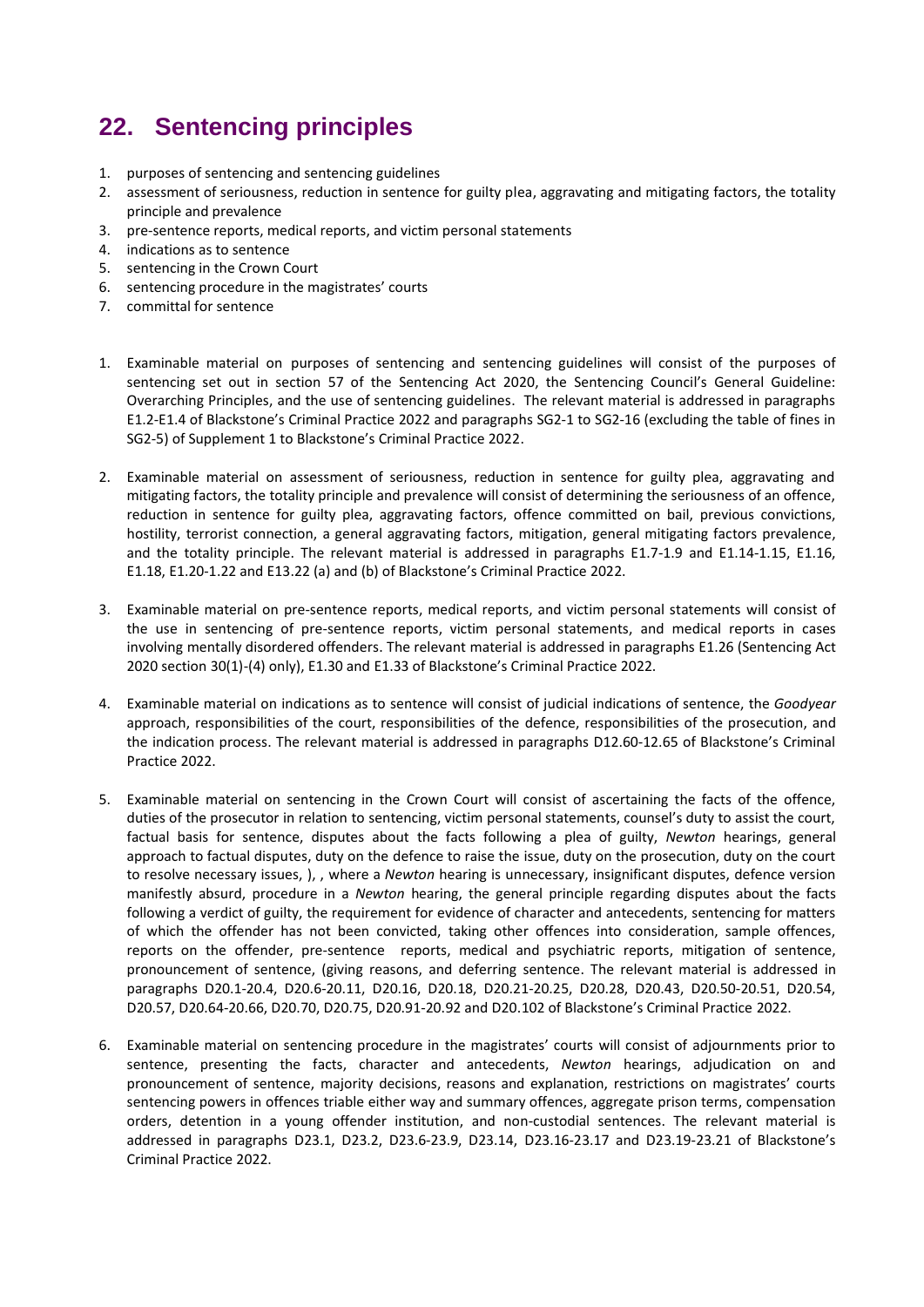7. Examinable material on committals for sentence will consist of powers to commit for sentence and be limited to the fact that there are different provisions relating to different circumstances. The relevant material is addressed in paragraphs D23.30, D23.42 and the first sub-paragraph of D23.55 of Blackstone's Criminal Practice 2022.

#### *Note*

The following are the specific leading case authorities with which students should be familiar (and should be able to refer to by name): *Goodyear, Newton.*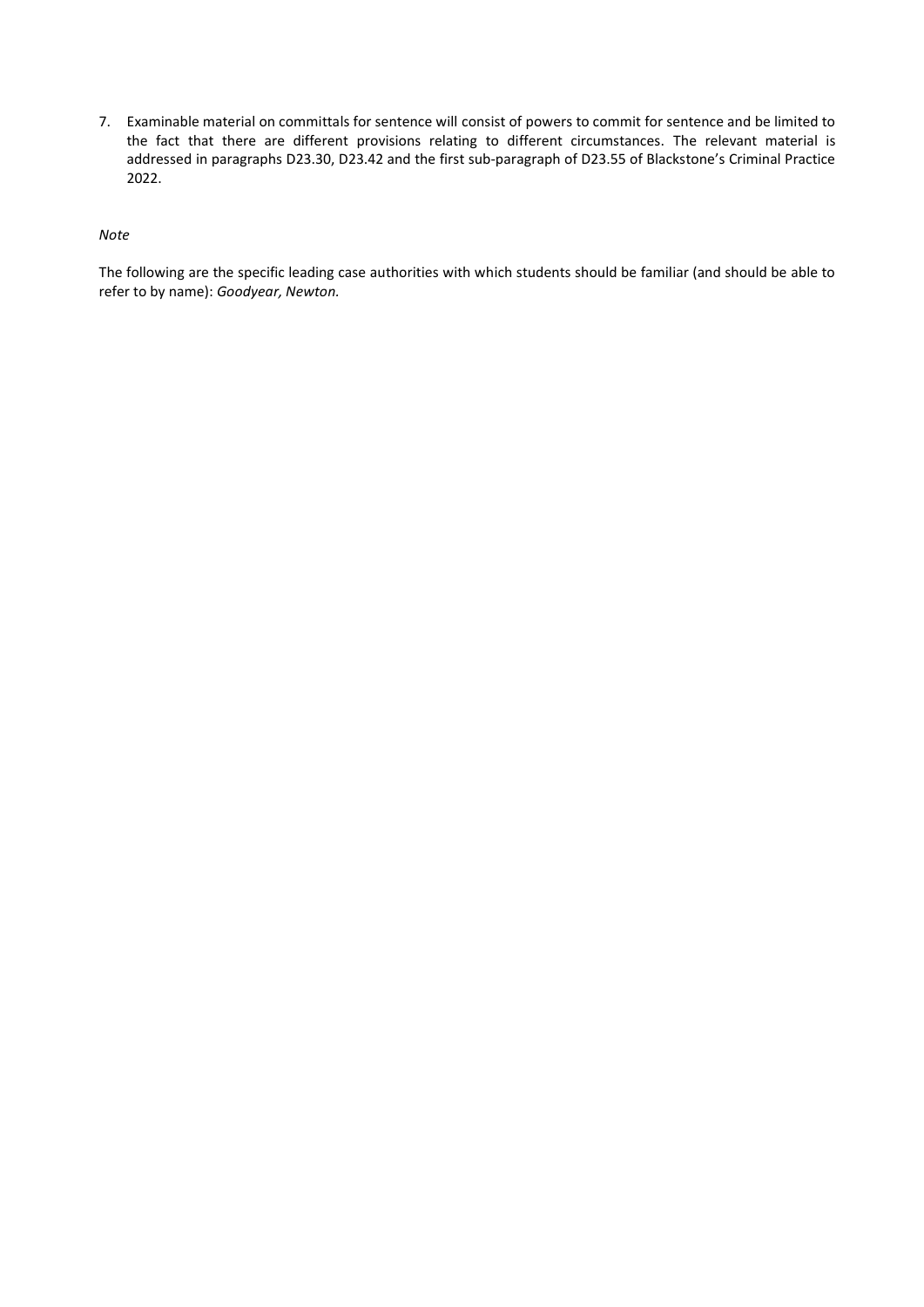### <span id="page-29-0"></span>**23. Non-custodial sentences**

- 1. absolute and conditional discharges
- 2. fines and the consequences of default
- 3. community sentences and the consequences of breach of a community sentence
- 1. Examinable material on absolute and conditional discharges will consist of order for absolute discharge, use of absolute discharge, order for conditional discharge and breach of conditional discharge. The relevant material is addressed in paragraphs E2.1-E2.2 and E2.3-E2.5 of Blackstone's Criminal Practice 2022.
- 2. Examinable material on fines and the consequences of default will consist of fines in the Crown Court, powers of the Crown Court to impose fines, duty of the Crown Court to fix a term in default, fines in the magistrates' court, sentencing principles with regard to fines, proportionality to the gravity of the offence, taking into account the financial circumstances of the offender, the principle that instalments should require payment within a reasonable time, and combining fines with other sentences or orders. The relevant material is addressed in paragraphs E5.1-5.3, E5.8, E5.14, E5.16, E5.18-5.19 (first three sub-paragraphs only) and E5.21-5.22 of Blackstone's Criminal Practice 2022.
- 3. Examinable material on community sentences and the consequences of breach of a community sentence will consist of the criteria for the imposition of a community order, pre-sentence reports and community sentences, community order requirements (including unpaid work, rehabilitation activity, programme, prohibited activity, curfew, exclusion, residence, mental health treatment, drug rehabilitation, alcohol treatment, attendance centre and electronic monitoring requirements, but students are not expected to memorise the lengths of each individual requirement, other than the minimum and maximum number of hours of unpaid work that can be imposed under an unpaid work requirement, and the minimum and maximum number of hours that can be imposed under a curfew requirement,) and the enforcement of community orders (including warning and enforcement, breach of community order, revocation of community order, and amendment of community order). The relevant material is addressed in paragraphs E12.2, E12.6, E12.8, E12.11, E12.12, E12.13-12.17, E12.19-12.20, E12.23 and E12.25-12.32 of Blackstone's Criminal Practice 2022.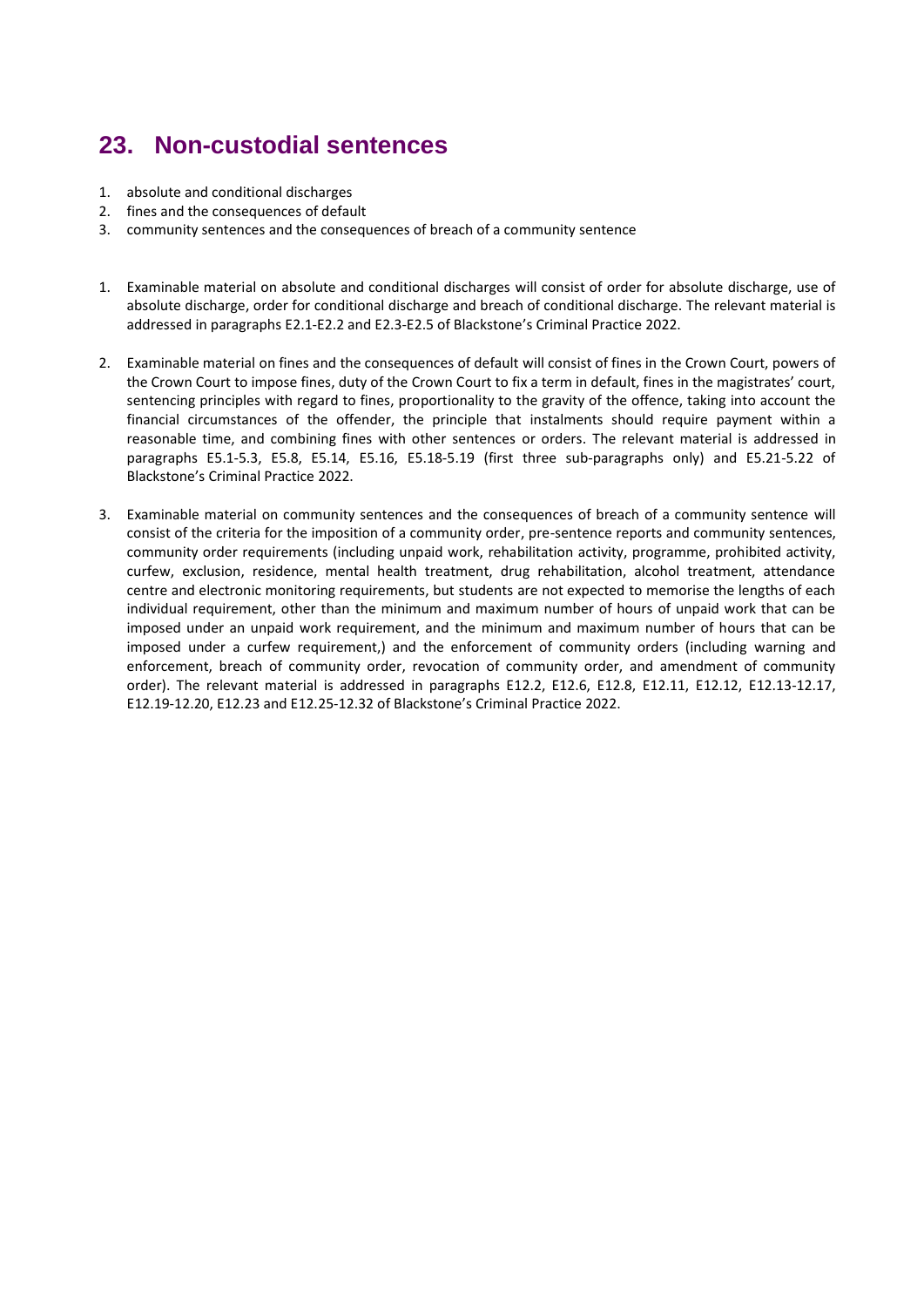## <span id="page-30-0"></span>**24. Custodial sentences**

- 1. custodial sentences in the Crown Court and magistrates' courts
- 2. restrictions on imposing custodial sentences
- 3. length of sentence
- 4. mandatory and minimum sentences
- 5. suspended sentences
- 1. Examinable material on custodial sentences in the Crown Court and magistrates' courts will consist of available custodial sentences, maximum custodial sentences, and limits on imprisonment: magistrates' courts and the Crown Court when limited to magistrates' courts' powers. The relevant material is addressed in paragraphs E13.1-13.2 and E13.5 of Blackstone's Criminal Practice 2022.
- 2. Examinable material on restrictions on imposing custodial sentences will consist of the general restrictions in section 230 of the Sentencing Act 2020 on imposing custodial sentences. The relevant material is addressed in paragraphs E13.7-13.8 of Blackstone's Criminal Practice 2022.
- 3. Examinable material on length of sentence will consist of the general provision in section 231 of the Sentencing Act 2020, dealing with several offences, relevance of prison conditions, time remanded in custody to count as time served, crediting periods of bail spent subject to a qualifying curfew, concurrent and consecutive determinate custodial sentences, and determinate custodial sentences and early release provisions. The relevant material is addressed in paragraphs E13.9-13.13, E13.16, E13.19-13.21, E13.26 (first sub-paragraph) and E13.27-13.28 of Blackstone's Criminal Practice 2022.
- 4. Examinable material on mandatory and minimum sentences will consist of mandatory life sentences for murder, and minimum custodial sentences for Class A drug offences and domestic burglary. The relevant material is addressed in paragraphs E17.1-17.2, E18.2 (section 313(1) and (2) of the Sentencing Act 2020 only), E18.4, E18.5 (section 314(1), (2), (3)(a)-(b) of the Sentencing Act 2020 and the final sub-paragraph only), and E18.9 of Blackstone's Criminal Practice 2022.
- 5. Examinable material on suspended sentences will consist of the power to impose suspended sentences under sections 286, 288 and 289 of the Sentencing Act 2020, consecutive terms, combining with other sentences or orders, imposition of requirements, breach of community requirements, powers available to deal with breach, and commission of further offences. The relevant material is addressed in paragraphs E14.1, E14.3 (first two sub-paragraphs only), E14.5-14.8, E14.13-14.14 and E14.16 of Blackstone's Criminal Practice 2022.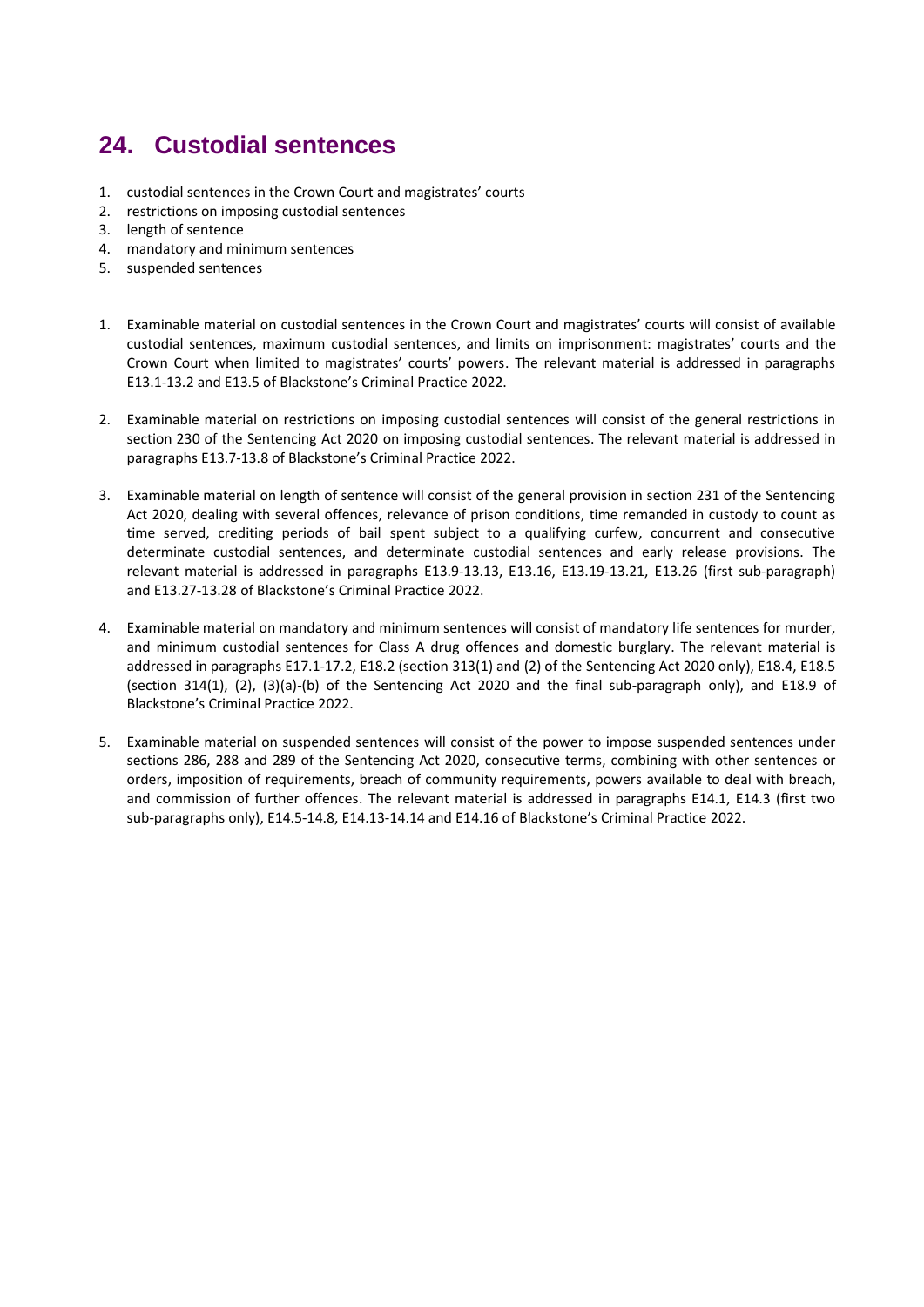## <span id="page-31-0"></span>**25. Ancillary orders and costs on conviction**

- 1. costs on conviction
- 2. surcharge
- 3. compensation
- 4. forfeiture and deprivation orders
- 5. confiscation under the Proceeds of Crime Act 2002
- 1. Examinable material on costs on conviction will consist of order that the accused pay prosecution costs, amount of order against the defendant for prosecution costs, and the proper approach to orders that the accused pay prosecution costs. The relevant material is addressed in the first sub-paragraph of D33.24, the first subparagraph of D33.25, and the summary of *ex parte Dove* in paragraph D33.27 of Blackstone's Criminal Practice 2022.
- 2. Examinable material on surcharge will consist of the requirement for a magistrates' court or the Crown Court to impose a surcharge. The relevant material is addressed in paragraph E1.34 (first two lines and section 42 of the Sentencing Act 2020 only) of Blackstone's Criminal Practice 2022.
- 3. Examinable material on compensation will consist of the power of the court to make compensation orders and combining compensation orders with other sentences or orders. The relevant material is addressed in paragraphs E6.1 (knowledge of the precise wording of the sections not required) and E6.15 of Blackstone's Criminal Practice 2022.
- 4. Examinable material on forfeiture and deprivation orders will consist of the nature and effect of deprivation orders under sections 152 to 155 of the Sentencing Act 2020, and the statutory power to make forfeiture orders under section 27 of the Misuse of Drugs Act 1971. The relevant material is addressed in paragraphs E8.1 (knowledge of the precise wording of the sections not required), E8.2 and E8.7 (section 27(1) and (2) of the Misuse of Drugs Act 1971 only) of Blackstone's Criminal Practice 2022.
- 5. Examinable material on confiscation will consist of confiscation orders under section 6 of the Proceeds of Crime Act 2002. The relevant material is addressed in paragraph E19.1, E19.5 (first sub-paragraph) and E19.10 (last sub-paragraph) of Blackstone's Criminal Practice 2022.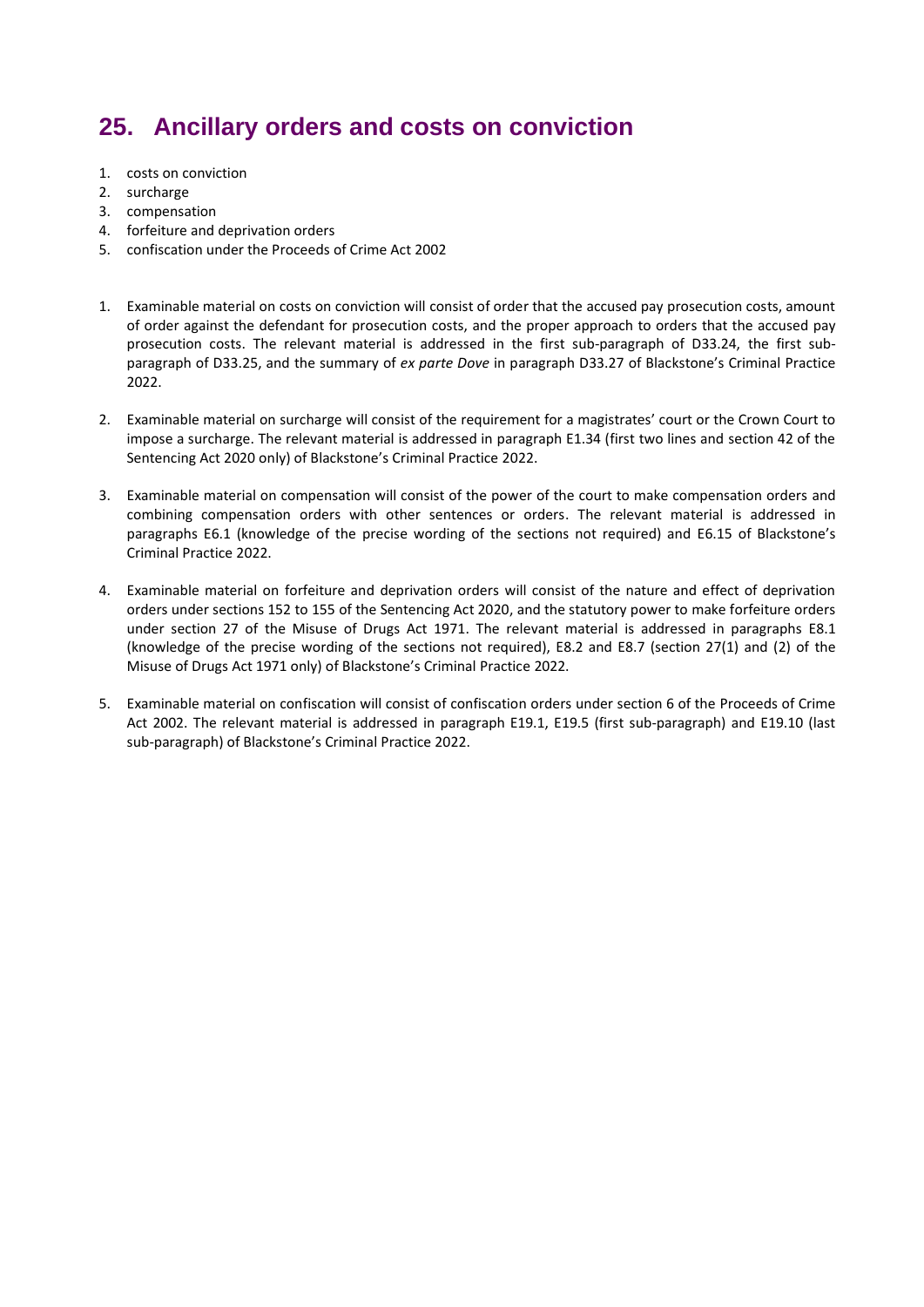## <span id="page-32-0"></span>**26. The dangerous offender provisions**

- 1. specified offences
- 2. assessment of dangerousness
- 1. Examinable material on specified offences will consist of section 306 of the Sentencing Act 2020. The relevant material on offence classification is addressed in paragraphs E16.1 and E16.3 of Blackstone's Criminal Practice 2022.
- 2. Examinable material on assessment of dangerousness will consist of the application of section 308 of the Sentencing Act 2020. The relevant material is addressed in paragraphs E16.24-16.26 of Blackstone's Criminal Practice 2022.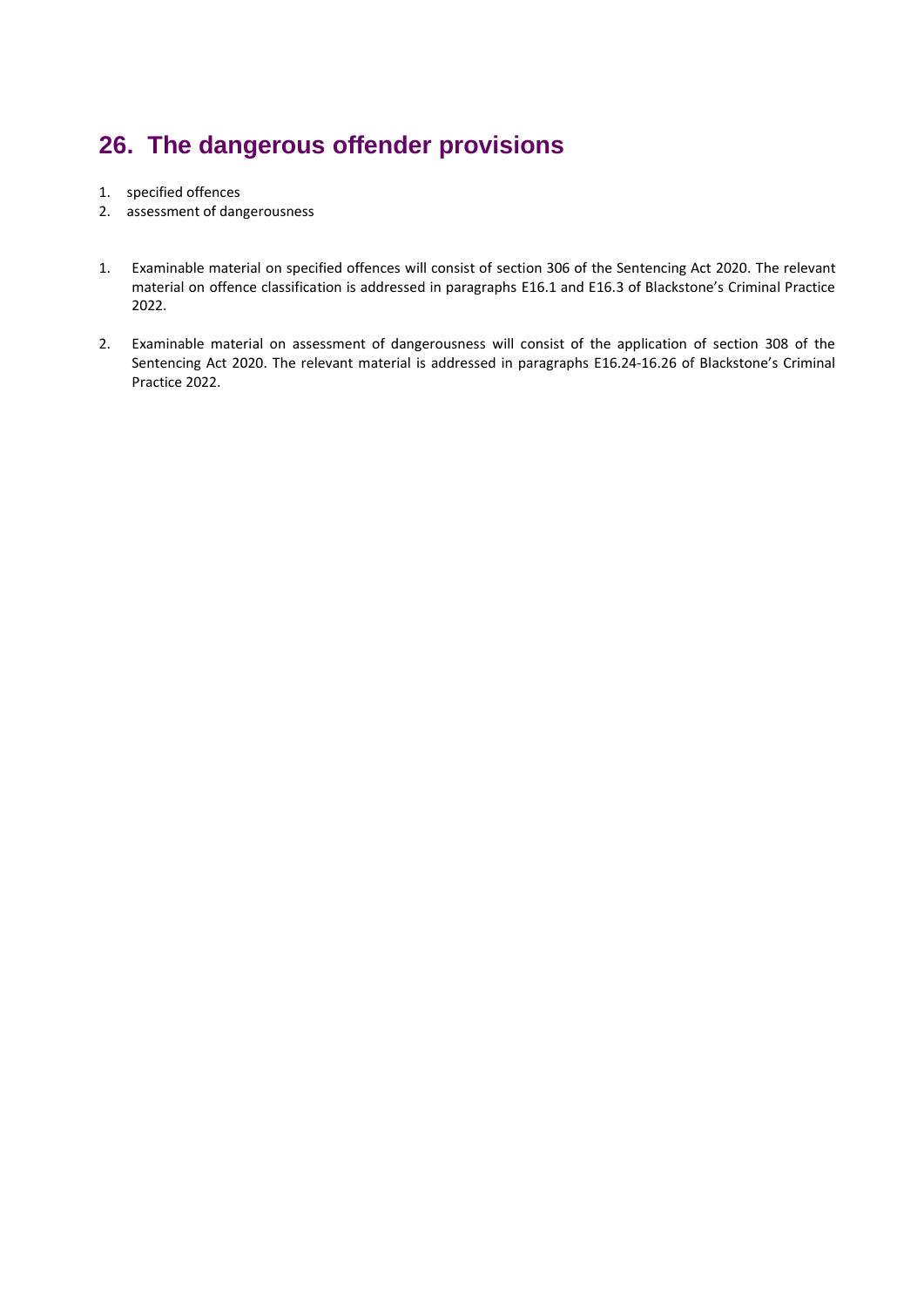### <span id="page-33-0"></span>**27. Appeals from the magistrates' courts and from the Crown Court in its appellate capacity**

- 1. the power of the magistrates to rectify mistakes
- 2. the general right of appeal from the magistrates' court to the Crown Court
- 3. the procedure in the Crown Court for dealing with the appeal
- 4. the powers of the Crown Court on appeal, including the power to increase sentence
- 5. appeal to the High Court by case stated and by judicial review
- 6. appeals from the Crown Court
- 1. Examinable material on the power of the magistrates to rectify mistakes will consist of setting aside a conviction, and variation of sentence. The relevant material is addressed in paragraphs D22.73 (save for the last two sub-paragraphs), D23.23 and D23.24 of Blackstone's Criminal Practice 2022.
- 2. Examinable material on the general right of appeal from the magistrates' court to the Crown Court will consist of routes of challenge of decisions of magistrates' courts, and appeals against conviction and sentence. The relevant material is addressed in paragraphs D29.1 and D29.3 of Blackstone's Criminal Practice 2022.
- 3. Examinable material on the procedure in the Crown Court for dealing with the appeal will consist of the procedure on appeal to the Crown Court, the constitution of the court and the procedure at the appeal hearing. The relevant material is addressed in paragraphs D29.6 and D29.7 of Blackstone's Criminal Practice 2022.
- 4. Examinable material on the powers of the Crown Court on appeal, including the power to increase sentence will consist of the provisions of section 48 of the Senior Courts Act 1981, and abandonment of appeal. The relevant material is addressed in paragraphs D29.10 and D29.13 of Blackstone's Criminal Practice 2022.
- 5. Examinable material on appeal to the High Court by case stated and by judicial review will consist of principles of appeal by way of case stated, determination by the Divisional Court of an appeal by way of case stated, prerogative orders generally, the principal grounds for judicial review, the choice between judicial review and case stated, and appeal from the Divisional Court. The relevant material is addressed in paragraphs D29.18, D29.24, the first two sub-paragraphs of D29.25, D29.27, D29.42 and D29.44 of Blackstone's Criminal Practice 2022.
- 6. Examinable material on appeals from the Crown Court will consist of appeal by way of case stated and by judicial review. The relevant material is addressed in the first sub-paragraph of D29.38 and paragraph D29.40 of Blackstone's Criminal Practice 2022.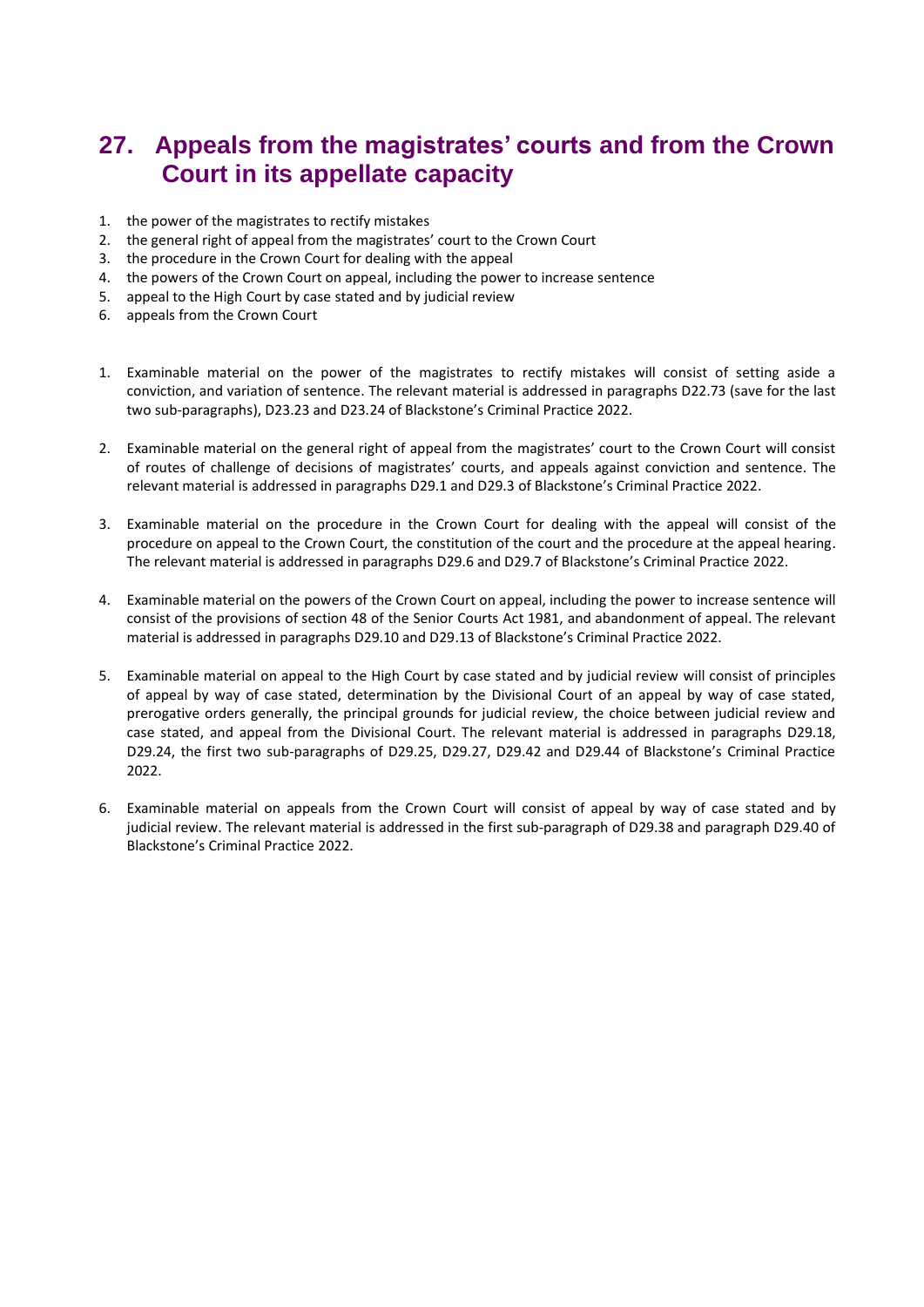## <span id="page-34-0"></span>**28. Appeals from the Crown Court**

- 1. the power of the Crown Court to rectify mistakes as to sentence
- 2. the right to appeal to the Court of Appeal and the requirement to obtain leave
- 3. the more common grounds that can give rise to appeal against conviction and sentence
- 4. the procedural requirements for applying for leave to appeal, including the practical steps that counsel should take when advising and preparing grounds of appeal
- 5. renewal of application before full court after a refusal by single judge
- 6. the power of the Court to make a loss of time direction
- 7. the rules concerning the Court of Appeal hearing fresh evidence during the appeal
- 8. the principles the Court of Appeal will adopt when determining appeals against conviction
- 9. consequences of a conviction being quashed, including ordering re-trials
- 10. References on a point of law following acquittal and references of unduly lenient sentences
- 11. prosecution appeals against trial judge rulings
- 12. the Criminal Cases Review Commission
- 13. appeals to the Supreme Court
- 1. Examinable material on the power of the Crown Court to rectify mistakes as to sentence will consist of variation of sentence, and extent of the power to vary. The relevant material is addressed in paragraphs D20.94 and D20.95 of Blackstone's Criminal Practice 2022.
- 2. Examinable material on the right to appeal to the Court of Appeal and the requirement to obtain leave will consist of statutory bases of jurisdiction of the Court of Appeal, matters dealt with by the full court, matters dealt with by a two-judge court, statutory basis of appeal against conviction, appeal against conviction with leave, and appeal against conviction following a plea of guilty. The relevant material is addressed in paragraphs D26.1, D26.3, D26.4, D26.7, D26.8 and D26.9 of Blackstone's Criminal Practice 2022.
- 3. Examinable material on the more common grounds that can give rise to appeal against conviction and sentence will consist of wrongful admission or exclusion of evidence, erroneous exercise of discretion, rejection of submission of no case to answer, defects in the indictment, inconsistent verdicts and jury irregularities, conduct of the trial judge, errors in the summing up, misdirection on law, wrongful withdrawal of issues from the jury, misdirection on facts, improper comment on facts or defence case, comment on failure of the accused to testify, comment on the accused's character, commonly occurring grounds of appeal against sentence, sentence wrong in law, sentence wrong in principle or manifestly excessive, judge's remarks when sentencing, procedural errors, sense of grievance, disparity of sentence, and failure to distinguish between offenders. The relevant material is addressed in paragraphs D26.21-26.23, D26.26-26.36 and D26.50-D26.58 of Blackstone's Criminal Practice 2022.
- 4. Examinable material on the procedural requirements for applying for leave to appeal, including the practical steps that counsel should take when advising and preparing grounds of appeal will consist of notice of appeal and notice of application for leave to appeal, grounds of appeal, drafting and contents of grounds of appeal, advice with grounds, perfection and variation, duty of counsel with regards to grounds of appeal, procedure for obtaining leave to appeal, extension of time for leave to appeal, and hearing of an appeal. The relevant material is addressed in paragraphs D27.1, D27.3, D27.5, D27.6, D27.7, D27.8, the first sentence of D27.10, the first sentence of D27.12, D27.22 (first three sub-paragraphs) and D27.23 of Blackstone's Criminal Practice 2022.
- 5. Examinable material on renewal of application before full court after a refusal by single judge will consist of the procedure for renewing an application for leave. The relevant material is addressed in paragraph D27.11 of Blackstone's Criminal Practice 2022.
- 6. Examinable material on the power of the Court to make a loss of time direction will consist of directions concerning loss of time and frivolous and vexatious appeals. The relevant material is addressed in paragraph D26.12 of Blackstone's Criminal Practice 2022.